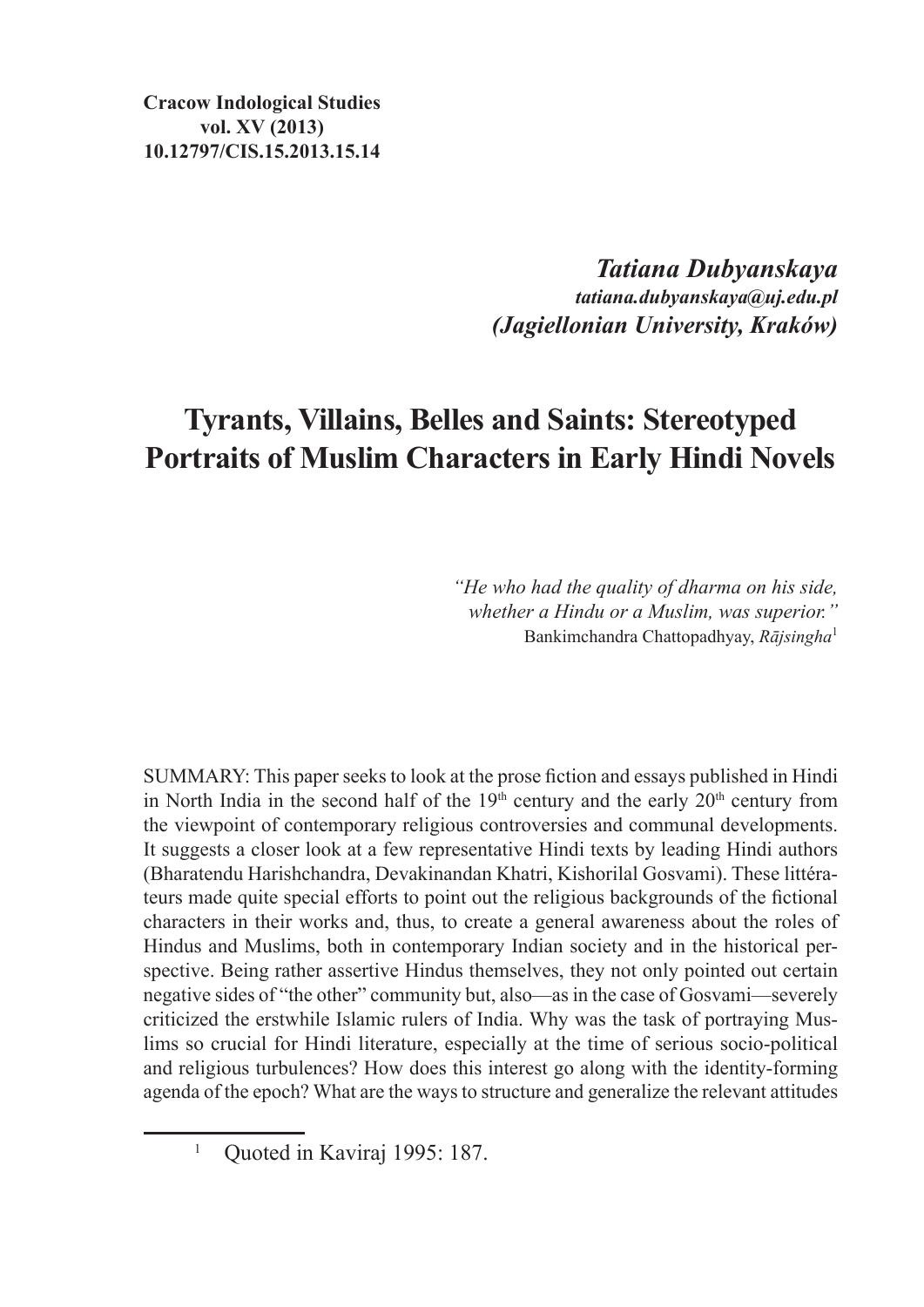of the authors and to explain them from the point of view of the historical development of the post-Mutiny society in North India? These are some of the questions to be approached in this paper.

KEYWORDS: Colonial India, Hindi literature, Hindi novel, historical fiction, Indian nationalism, Hindu nationalism, Hindu-Muslim relationship, Bhāratendu Hariścandra, Devakīnandan Khatrī, Kiśorīlāl Gosvāmī.

The uneasy question of Hindu-Muslim relationship in India appeared at the epicenter of public attention in the  $19<sup>th</sup>$  century. It is often suggested that although *per se* this sensitive relationship had existed in the Indian Subcontinent in all possible forms and contexts for many centuries (and there is enough evidence to prove that it was described in rather abstract terms well before the advance of the modern age), such theoretical notions as "religious identity" and "religious community" could only be articulated inside the Colonial situation after the creation of a modern public sphere (Bayly 1985; Talbot 1995<sup>2</sup> ). By the mid-century, religion and language were perceived as crucial categories for self -identification: in North India (North-Western Provinces and Punjab), the notion of being a Hindu, a Muslim or a Sikh was becoming more powerful than the connections with one's own locality or ethnic group. It is important to underline here that, similarly to the pre-modern situation, this time, too, the ramifications on "the self" inevitably included the "us-versus-them" discourse: as S. Talbot aptly puts it, "the reflexive impact of the Other's presence molded the self-definition of both groups" (Talbot 1995: 694). Mutual suspicions became aggravated after the events of 1857–59: the problematic nature of this relationship revealed itself, among other things, in the fact that, indeed, neither group was willing to speak about itself independently without mentioning the opponents in a critical way—either comparing themselves with the antagonists, or accusing "the others" of plots and ill-intentions.

<sup>&</sup>lt;sup>2</sup> "There is a general consensus that it is questionable whether a Hindu or Muslim identity existed prior to the  $19<sup>th</sup>$  century in any meaningful sense" (Talbot 1995.: 693).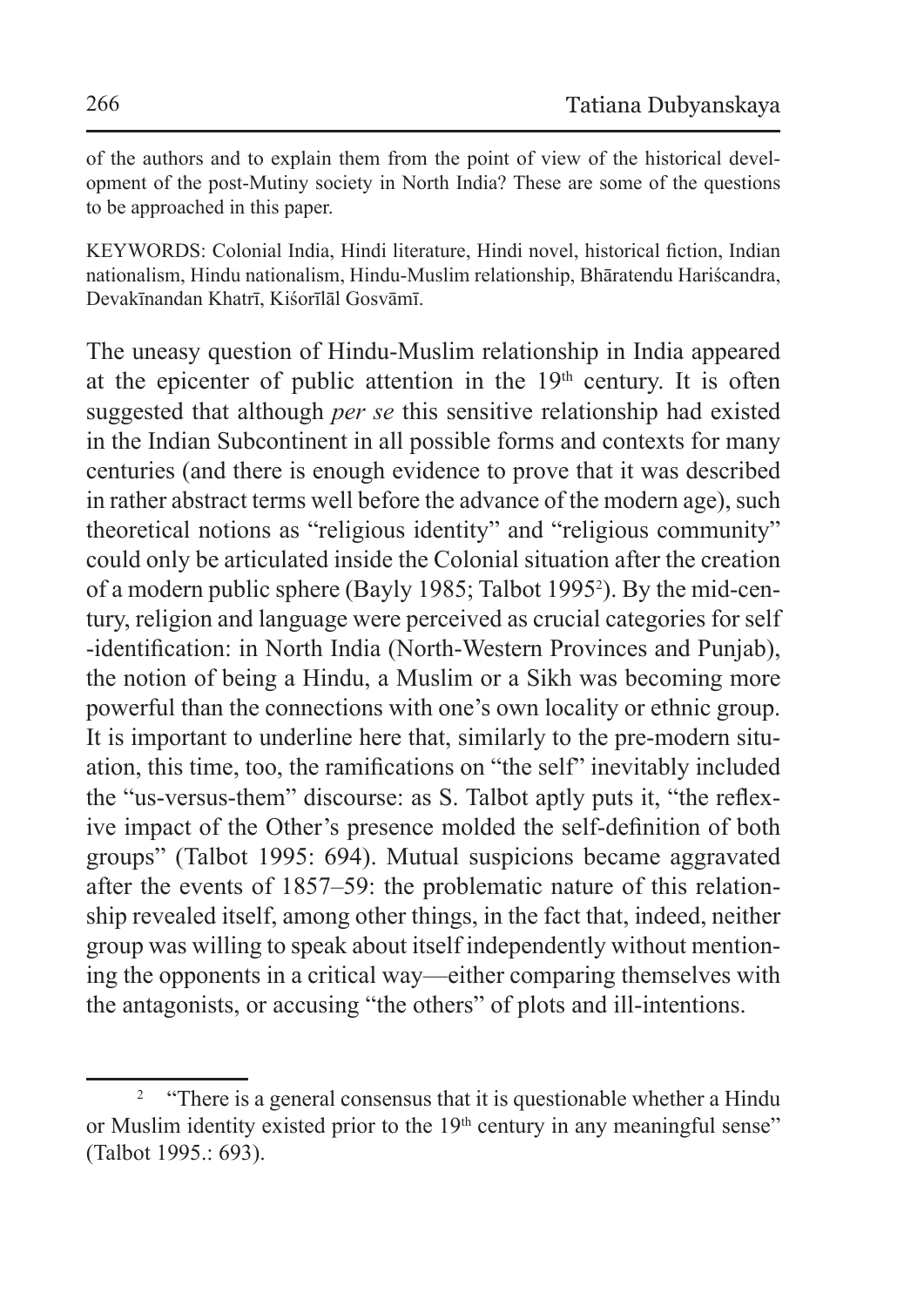Yet, these several post-mutiny decades (between 1860 and 1910), with all the communal disagreements, are known as a starting point for Indian national binding and independent political development; it was the time when the idea of sovereign India was born. This period is also marked with important changes in colonial educational policy, in the culture of the elite, in everyday lifestyle, emergence of modernized aesthetic and existential values. Novel socio-cultural patterns that appeared on the surface after the post-Mutiny turbulences found immediate manifestation in printed literature and performing arts; by the beginning of the 20th century, in Northern India, these factors largely contributed to the development of powerful literary cultures in Hindi, Urdu and English.

The purpose of this article is to look at the budding Hindi prose published in the North-Western Provinces during the above-named decades in order to see how exactly it could contribute to the development of the Hindu-Muslim relationship. The strategy of self-description through the image of the neighboring community was very wellestablished, and it can be clearly detected in the works of major Hindi littérateurs. Although such outstanding literary figures as Bharatendu Harishchandra (1850–1885) and Devakinandan Khatri (1861–1917) will be discussed in this context, one should also like to suggest a closer look at "some types of fiction [...] that have remained opaque in literary historiography", for lesser-known and underrated works might be very revealing when "creative impulse of the period" is investigated (Blackburn and Dalmia 2004: 21).

Kishorilal Gosvami (1865–1932), an author of several dozen novels (not less than 65), one of the pioneers and champions of creative writing and publishing in the Hindi sphere, dedicated a substantial part of his efforts to the composition of historical novels (apart from numerous novels with definitions such as "social", "mystical", "detective"). Although he left an unusually vast heritage, his writing, translating and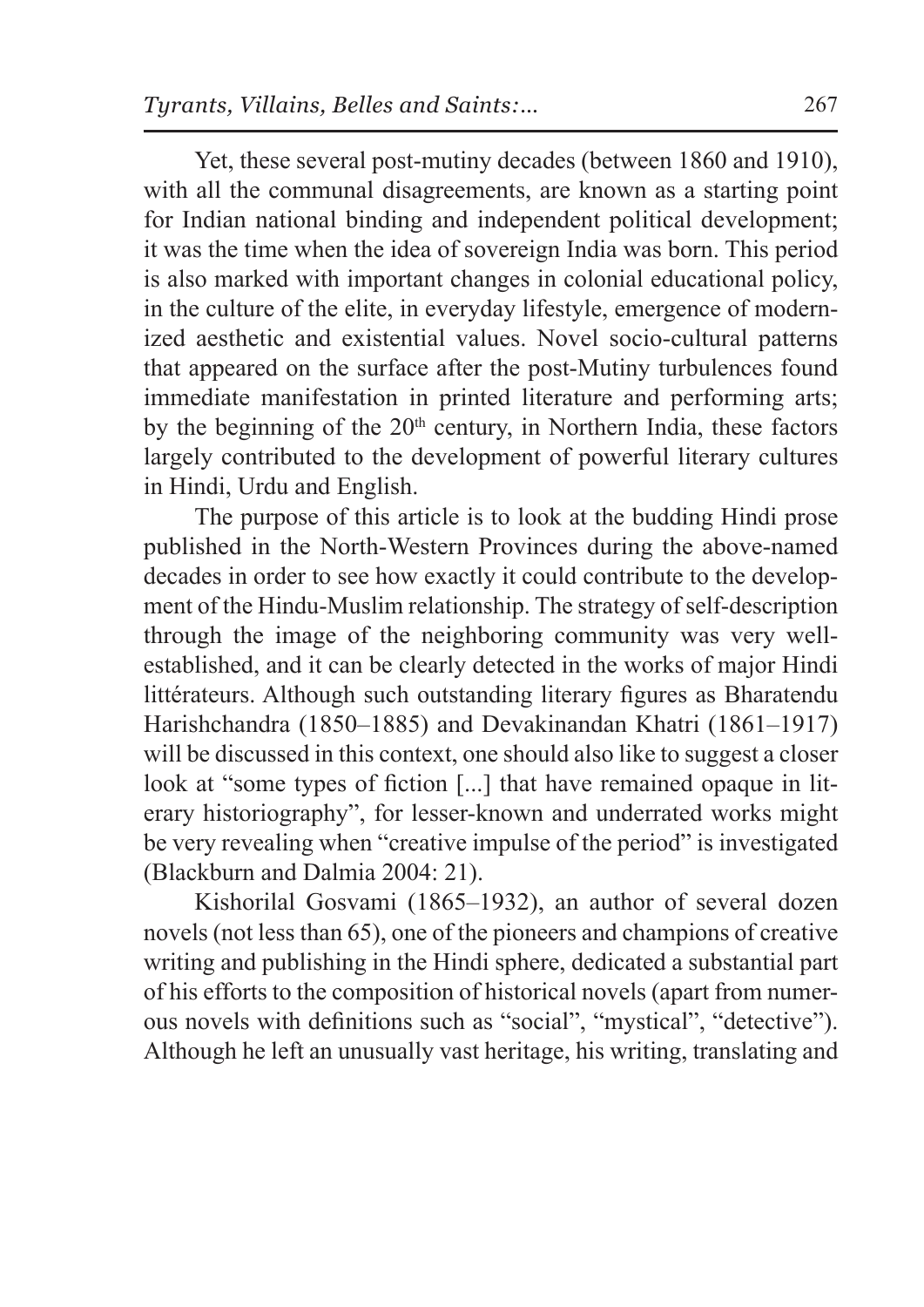(self-)publishing activities were not documented well enough; substantial research on this writer has not been carried out either<sup>3</sup>—all these factors make it rather difficult to know the full and final list of his prose texts. What makes Gosvami a very special figure is the fact that he was among those rare Hindi fiction writers of his time who dealt with Indian history, and that was in the period when the Hindu community was "craving" to know about its past: according to Tagore's statement, there was an atmosphere of "hunger for history" in society (Kaviraj 1995: 107, 120). And yet, the prose published in Hindi is famous, first and foremost, for its descriptions of extraordinary and magical events or a non-historical, often unidentifiable past (e.g., the fictional worlds invented by Khatri); there were, of course, prominent texts depicting the realities of the present, but novels or plays reconstructing historical events appeared comparatively rarely. Moreover, the majority of "historical" texts written in Hindi before the 1910s might look somewhat secondary and repetitive if compared to historical prose fiction originally written in Bengali or Marathi. In other words, much in the same way as was happening with Hindi detective novels, Hindi historical fiction was solidly inspired by Bengali literature (the works of Bankimchandra, Rakhaldas Bandhyopadhyay, R. C. Dutt and others). Nowadays, Gosvami's writings are much less known compared to those of Khatri: after all, the latter crafted an original "sub-genre of adventure" in Hindi prose (Orsini 2009: 198), whereas Gosvami's creativity was much too dependent on popular historical or crime stories from Bengal. The question about the origins of his plots will not occupy any substantial part of this essay; what is really intriguing is whether

<sup>&</sup>lt;sup>3</sup> There are, of course, numerous books in Hindi specially dedicated to the history of prose "before Premchand" (1860–1910s), but even they provide rather limited data about Gosvami's personality—see, for example, this thoroughly compiled volume by Kailashprakash (1961), and an *Encyclopedia of Hindi Novel* by Gopal Ray (1968). Francesca Orsini (Orsini 2004) has written about Gosvami as a detective writer; Sudhir Chandra (Chandra 2010) focused on his short novel *Indumatī*, which—he argues— is a Hindi reincarnation of "The Tempest".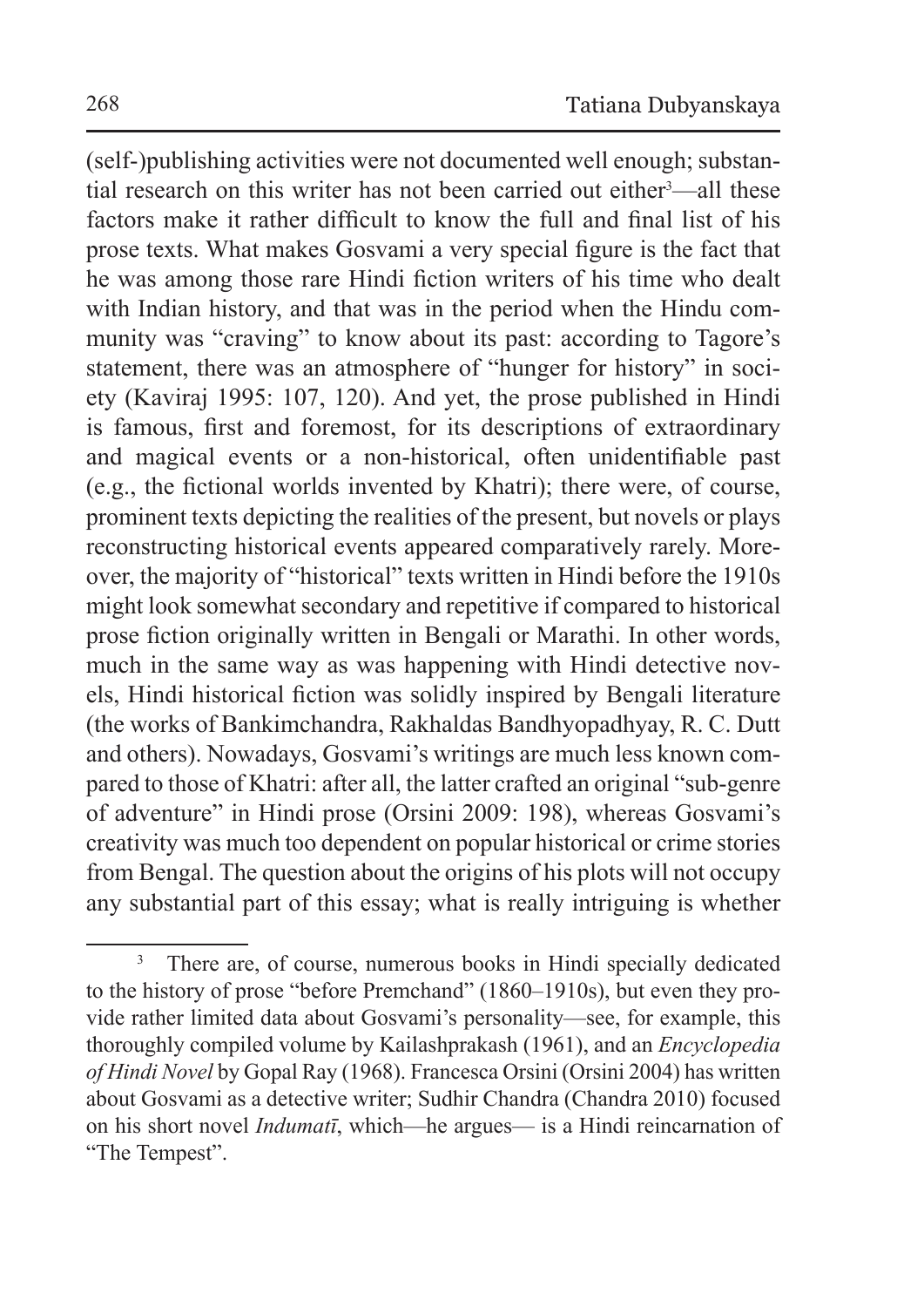he was able, in his historical narratives, to go beyond the task of simply entertaining his readers and invest in the construction of certain images of the Hindu community both in the past and in the present.

There are at least eight novels which Gosvami loosely based on various events from India's past; four of them—*Lavaṅglatā* and *Hṛdayhāriṇī* (1890), *Gul-Bahār* (1902), *Mallikādevī vā Baṅgsarojinī* (1905)—have been chosen as premiere sources for this inquiry into the delicate communal relationship.<sup>4</sup> The author hopes that the other works of Gosvami, historical or otherwise, will be included in future research in the area; the texts chosen for this essay are representative enough to verify if the images of the Muslims in them could, indeed, be interpreted as a contribution to the bigger Hindu "narrative of the self" (Kaviraj 1995: 109).

Before proceeding to a discussion of the sources, it is important to contextualize the concept of religious identity for this article. Firstly, it does need to be clarified why a piece of research on the period when a number of various new components of a person's selfidentification were emerging should single out the communal one. Apart from the national identity (the sense of belonging to one vast political entity—Hindustān/Bhārat), linguistic, local, caste-related and professional identities were growing in importance: thus, is this truly so that India's political and social history of a few past centuries, as well as her intellectual and artistic expression, could be interpreted in a more successful way if such a category as *religious identity* were considered dominant over the others?<sup>5</sup> Such an approach is increasingly being seen as optional, for there are, of course, various ways to speak about the socio-political history of colonial and post-colonial India. Individuals, small communities and nations are better depicted as clusters of

<sup>4</sup> His other historical book are: *Tārā vā kṣatra-kul-kamalinī*, 1902; *Sultānā Raziyā Begam vā raṅgmahal mẽ halāhal*, 1904; *Kanan-kusum vā Mastānī*; *Indumatī*, 1900.

<sup>5</sup> For a brief description of "singular-", "conflict-", "historical-" and "multiple-" identity approach see: Gottschalk 2000: 35–39.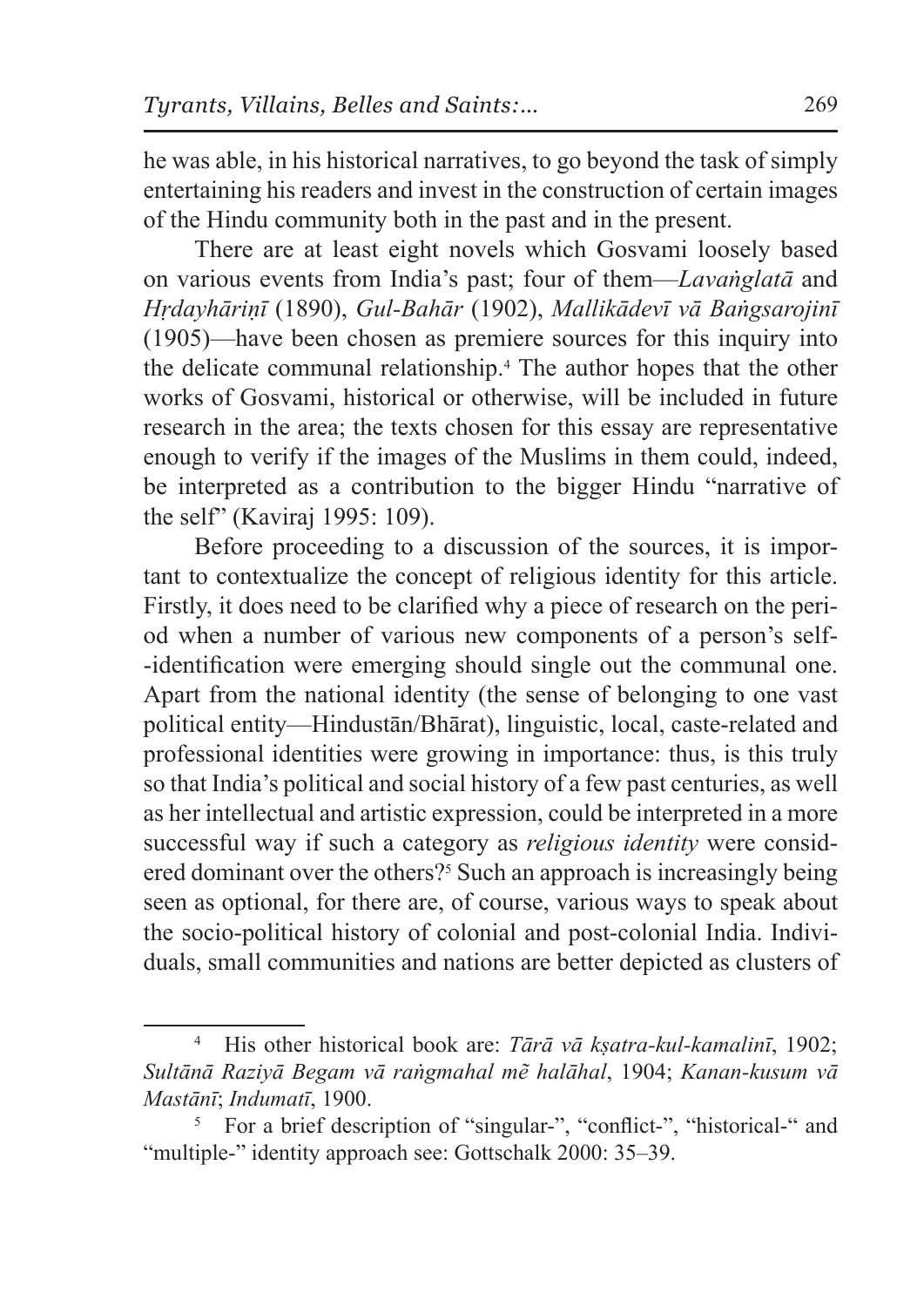identities. Thus, according to Peter Gottschalk, an American scholar of Indian social history, in an attempt to describe the society in terms of religious identity, scholars

"overlook the nature of any individual as a conglomerate of various identities and fail to see the interests around which these identities form. By emphasizing only religious identity, many scholars tend to rarify religions, removing them from the social milieu in which they develop. This environment involves economic, political, and other interests around which group identities form" (Gottschalk 2000: 22).

Gottschalk also points out that the communal interpretation of socio-political processes in India should not be given too much importance, as "a bifurcated vision of South Asia as socially divided between 'Hindus' and 'Muslims'" may prevent researchers from seeing a number of "shared identities" (Gottschalk 2000: 18).

Gottschalk's informative research on a mixed rural community in Bihar, conducted at the end of the  $20<sup>th</sup>$  century, is solidly based on fieldwork, collections of oral narratives, interviews and personal encounters; needless to say, these sources provide much more realistic data than any work of fiction. However, since the reference materials for this paper are inescapably rooted in the field of creative literature and criticism, we are dealing here with the realm of belief: the images of the communities are *constructed* in prose, not *reflected* in it. Novels, being products of imagination, are not telling us how exactly the communal relationships functioned in the 19<sup>th</sup> century India, but are revealing how people wanted (or did not want) them to be. In this context, one is tempted to develop the observation of Timothy Brennan ("the rise of modern nation-state", he argues, is "inseparable from the forms and subjects of imaginative literature") that not only such fundamental "imaginary constructs" like *nation* "depend for their existence on an apparatus of cultural fictions"; relatively smaller concepts such as *religious community* also exist and develop in a virtual space, and here, too, "imaginative literature plays a decisive role" (Brennan 1990: 49). There were clusters of identities forming in society during the post-Mutiny decades; communal life in Benares, Allahabad, Patna, Delhi and elsewhere in the North of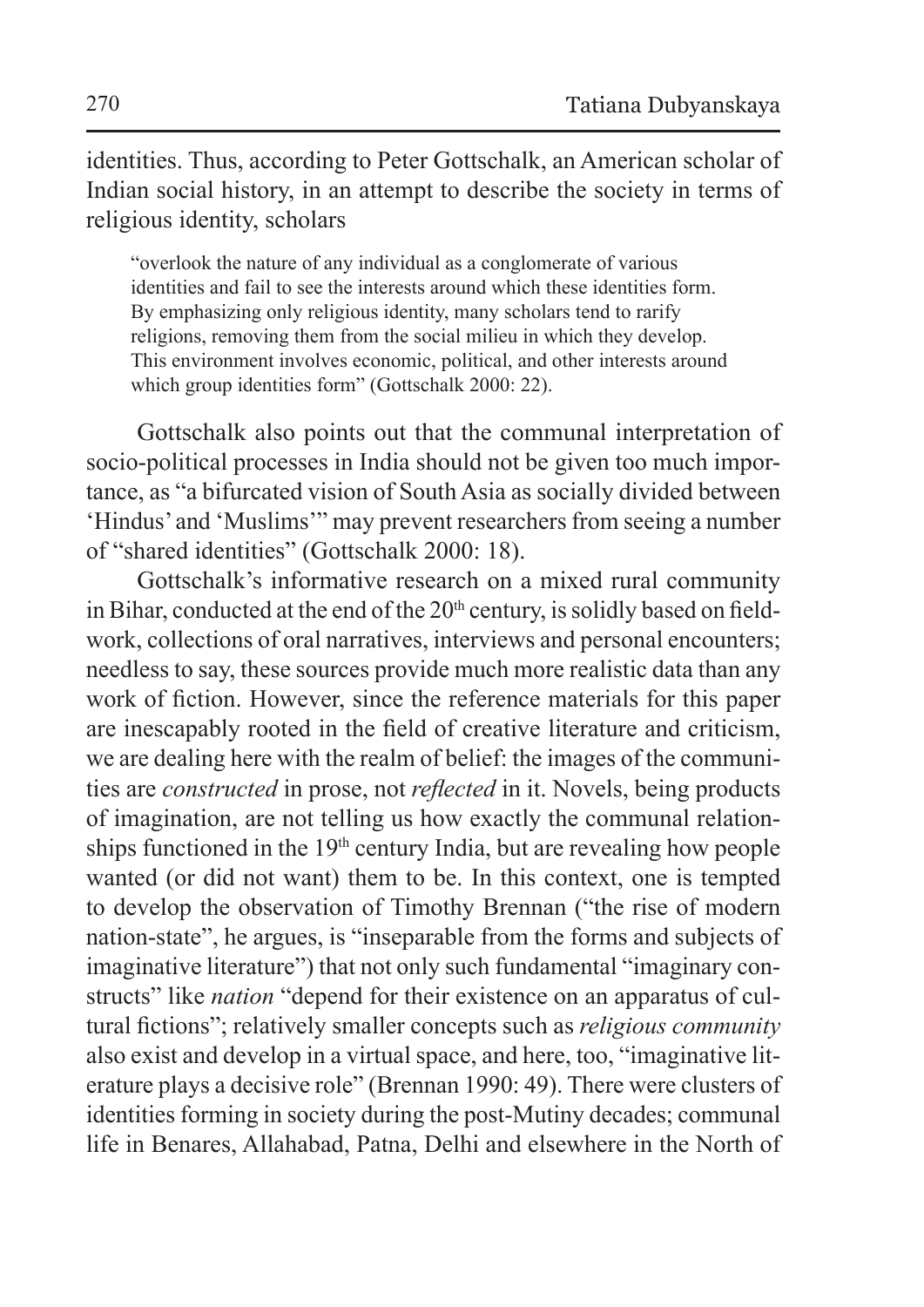India was multi-layered and ambivalent; but it is fiction and its creators themselves that highlighted a few identities as crucial, bringing together *religion*, *language* and *nation*.

Harishchandra, Khatri, Gosvami and many other founders of modern Hindi literature were not only big enthusiasts of the developing Hindi culture, but they were also responsible representatives of their community: as will be shown later, they were ready to speak on behalf of the Hindu civilization and establish the progressive nature of the values that were associated with their religion. The general feeling of insecurity made Hindi-speaking intellectuals, who were conscious of such serious contemporary challenges as westernization and the political growth of the Muslim community, look for various defense strategies. One of the frontlines of this "battle" for identity was situated within the field of languages.

The divide between Devanāgarī-based Hindi and Persian-scriptbased Urdu, so evident by the middle of the century, was taken by many as an inevitable and even necessary measure; moreover, these languages promptly developed strong communal associations. It is symptomatic how the estrangement between the speakers of Khari Boli Hindi and the Urdu circles was commented upon by a prominent littérateur and enthusiast of philological studies, Babu Shivprasad of Benares. In his *Hindi Selections* (1867)—a compilation of texts published for the needs of the Military Department of the Government of India for "junior civil servants and military officers" who were preparing for a test in the Hindustani language—he states the following:

The Pandits think the more genuine Sanskrit words, howsoever obsolete or ununderstood, they bring in, the more credit they will gain, and so the Maulavis think for the Persian words. They both, instead of bridging over the gulf, are widening it. The tendency is to create two distinct new languages, the one under the name of Hindi, the other under the name of Urdu (Śivprasād 1867: XIII).

This disapproving remark of Shivprasad leaves no doubt that for him and his contemporaries the growing bonds between Hindi and the Hindus, and Urdu and the Muslims were all too clear, and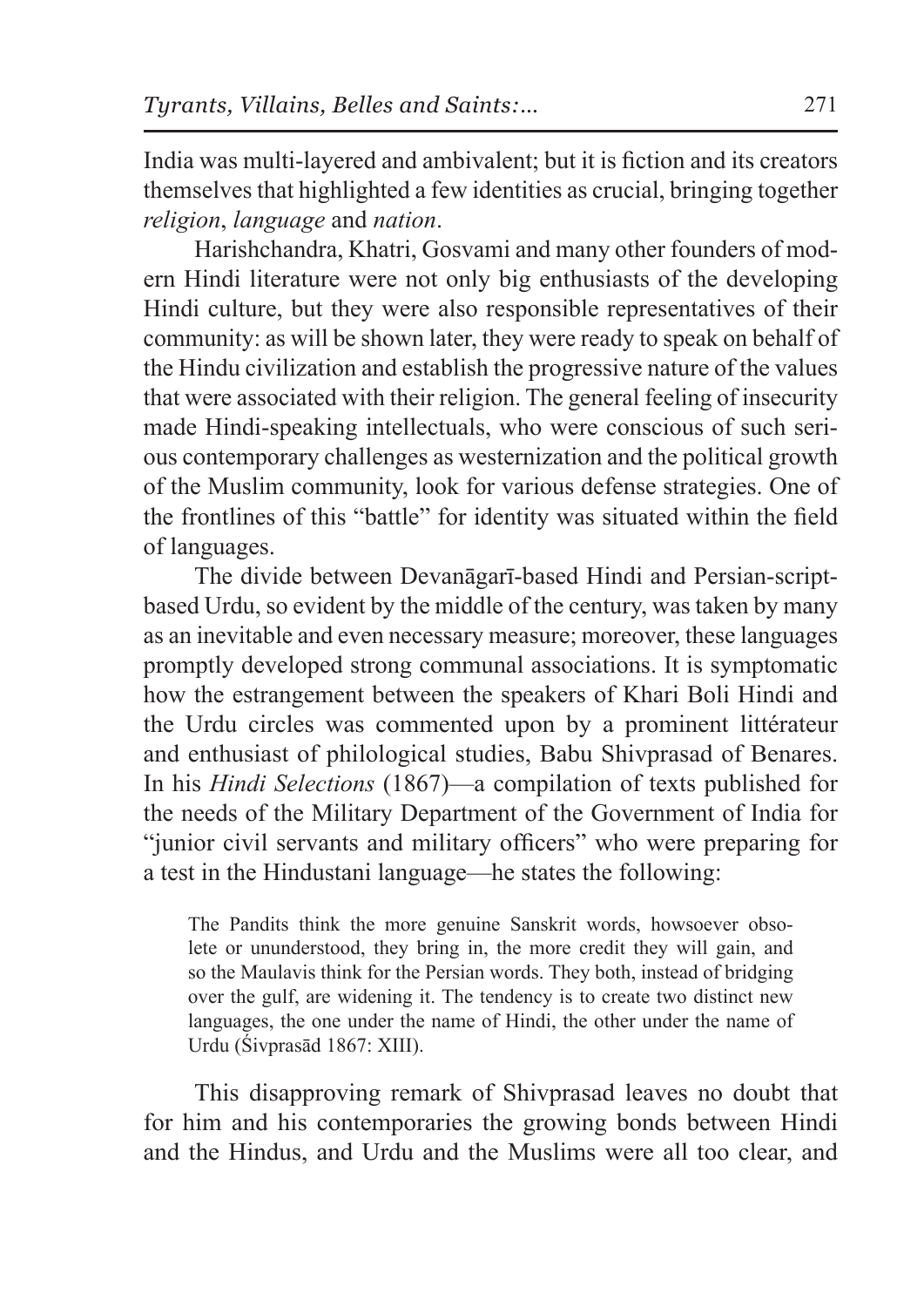he finds it important enough to share his concerns with the readers of his compilation. At the same time, Sayyid Ahmad Khan, one of the most prominent voices of the Muslim enlightenment, famously called Urdu "the language of the gentry and Hindi that of the vulgar" (quoted in Dalmia 1999: 208): it gave a start to a public exchange of bitter comments. Thus, Bharatendu Harishchandra issued a symmetrical statement, calling Urdu "the language of dancing girls and prostitutes" (*ibid.*). But there were other, rather measured and rational arguments coming from Bharatendu, when he also emphasized the ideas of national unity through *cross-communal binding* and celebrated *shared identities*.

*Bhāratvarṣ kī unnati kaise ho saktī hai?*, or *How Can India Progress*? (Bhāratendu Hariścandra 1953: 595–603) is a singularly important text by Bharatendu Harishchandra; in fact, it is his public address which was delivered in Balia in 1884 and published in *Hariścandra Candrikā* in December of the same year. In it, Harishchandra formulates a very clear appeal to his compatriots: to join in the emerging movement towards progress in India, which requires development and improvement "in every component of life" (Bhāratendu Hariścandra: 599) in religion and in domestic work, in manners and lifestyle, in power of body and mind, in social life; self-development is prescribed for young and old, women and men, rich and poor. In a more general way, this address "lays forth Harishchandra's concern with the political and social issues of the times, with the creation of informed public opinion and the constituents of Hindu/Indian national identity. Language, literature, religion, territorial allegiance were all aspects of being Hindu" (Dalmia 199: 28). He does not propose any programme to deal with each and every issue but suggests key areas for improvement: "Religion (*dharm*) is the root of all the progress. Therefore, it is important to first of all bring progress into religion" (Bhāratendu Hariścandra 1953: 600).

Although Harishchandra speaks about and addresses the Hindu community a lot, impressive parts of his speech are directed at the Muslims. He sounds quite critical about this community in general, hinting at their somewhat hostile attitudes and lack of cooperation: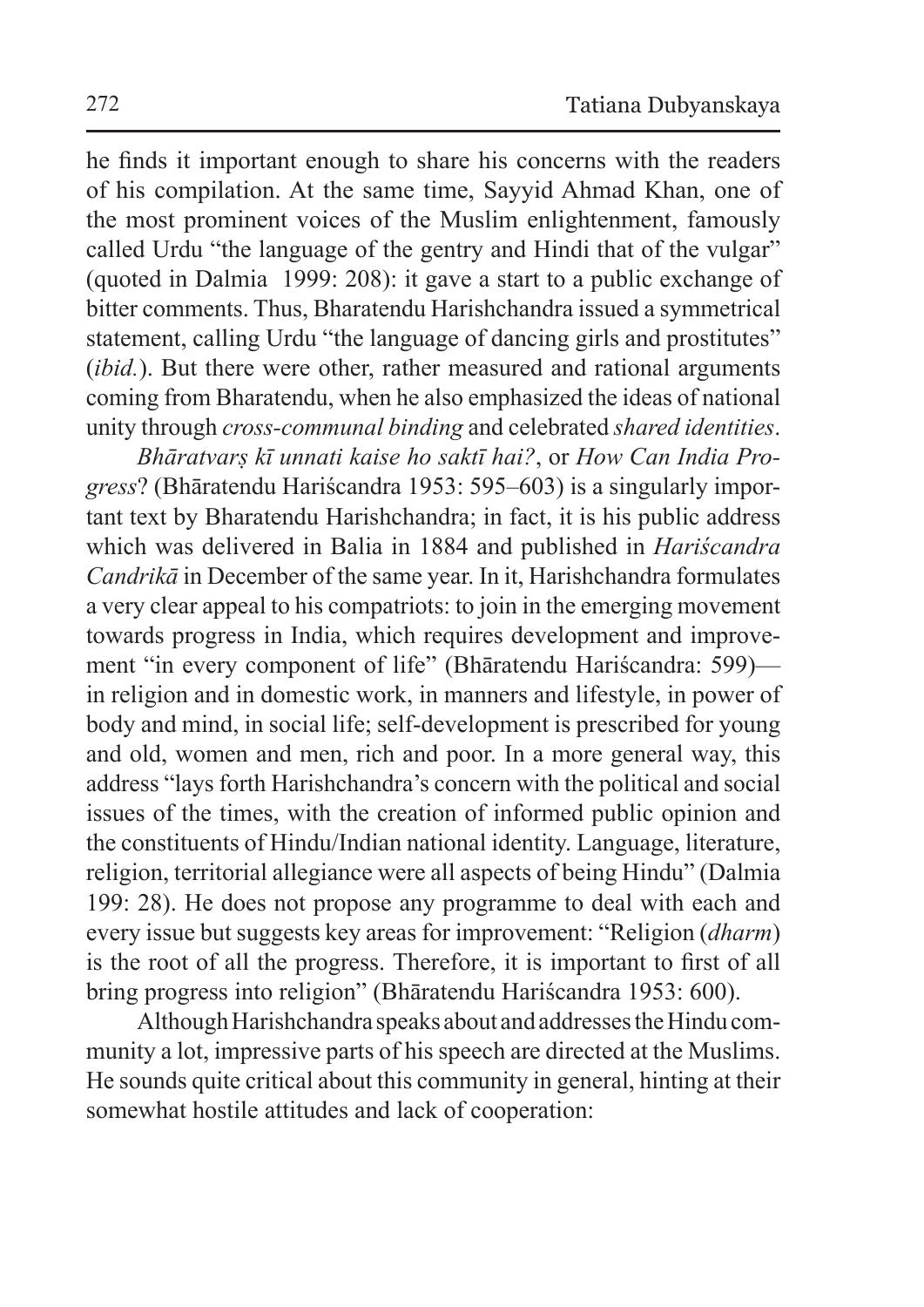Since our Muslim brothers have made Hindustan their home, they should not think low about Hindus. They should treat Hindus like brothers and not do anything that could hurt them. If there is fire in the house, the younger and elder sisters-in-law should forget their enmity, go and extinguish this fire (*ibid*.: 601).

Even though social mobility of Muslims is much less restricted by rules (unlike Hindus, they do not have complicated food rules, they do not have castes, they don't have any prohibition on foreign travel), they were not able to improve their condition at all:

Many keep on thinking that the states of Delhi and Lucknow still exist. Friends! Those days are gone. Now it's time to forget the old things! Don't spoil your minors right from the childhood by teaching them to read the *masnavīs* of Mir Hasan<sup>6</sup> and *Indar Sabhā*<sup>7</sup>... Don't even allow them to touch such books, give them a good education, give them profession, don't rely on pensions and subsidies. Send them abroad, give them the habit of hard work from early years (Bhāratendu Hariścandra 1953: 601–602).

Harishchandra repeats his appeals for the unity of people and communities several times throughout his text:

Whoever lives in Hindustan, disregarding the caste and appearance, is Hindu. Support Hindus. Panjabi, Madrasi, Marathi, Bengali, Muslim, Jain, others—all take each other by hand. Do things that would improve your own skills, act so that your money stays inside your own county (Bhāratendu Hariścandra 1953: 602).

In this context he, while using the term "Hindu", departs from

<sup>6</sup> Mīr Ḥasan (1727–1786), a famous Mughal poet, author of one of the most popular *maṡnavī* poems in Urdu, *Siḥr ul-bayān*, *Magic of Discourse*, see: Pritchett 2003: 897–898.

<sup>7</sup> *Indra's Assembly*, another *maṡnavī*, by Sayyid Āġha Ḥasan Amānat (1815–1858), much favored by nawab Vājid 'Alī Shāh of Lucknow. It was presented in a form of colourful musical performance by specially trained boys and became one of the symbols of the decadent nawabi culture of Awadh (Pritchett 2003: 897–898).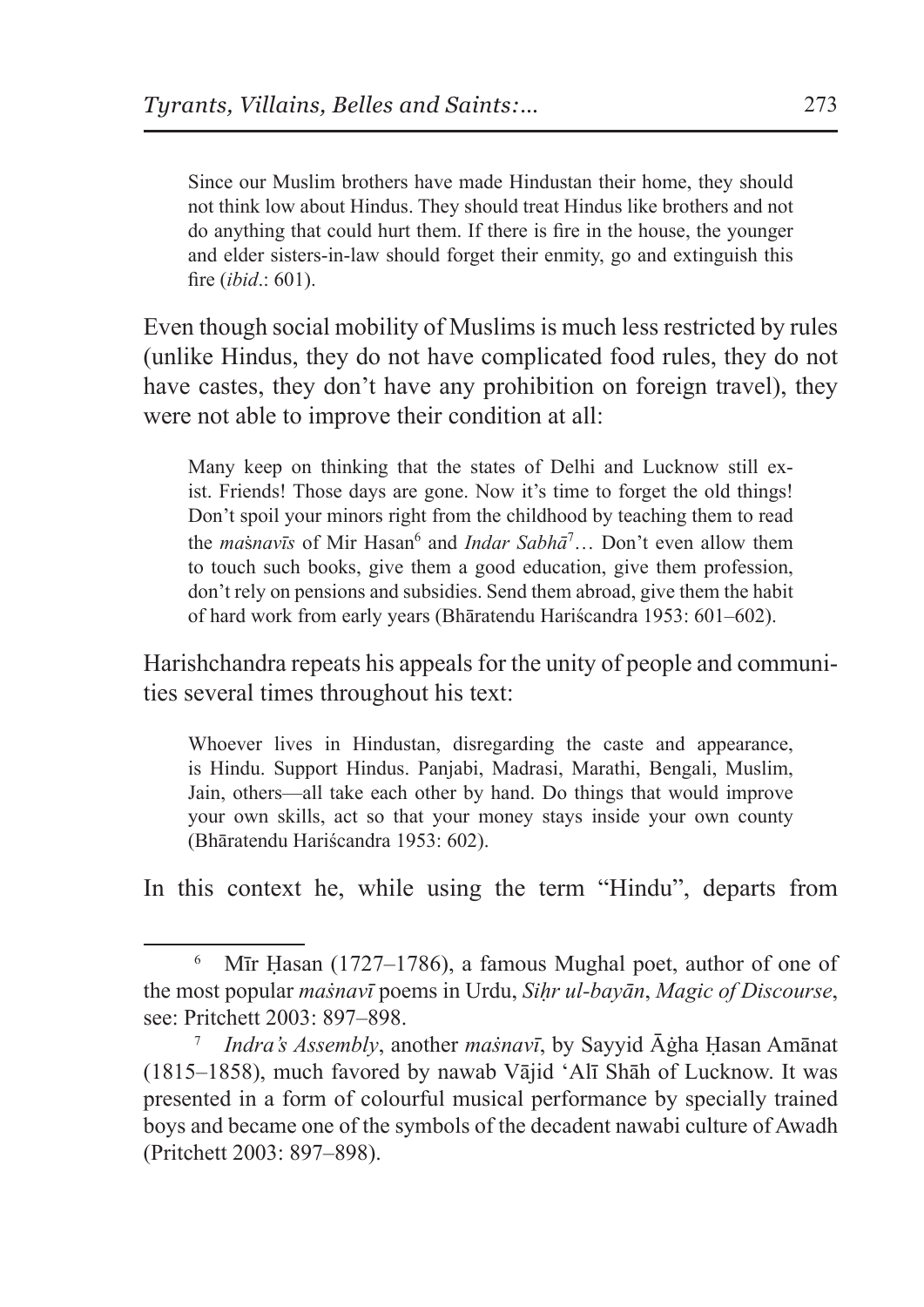the community-related meaning and brings it very close to "nation": "the many modes of describing the self, characteristic of the period, were here being subsumed under Hindu" (Dalmia 1999: 26).

This ideology of national unity presupposes, of course, the leadership of the Hindu community in passage towards the progress. The writer saw "the renaissance of Hindustan" through "the devout and hardworking" Hindu middle classes, but it could only be achieved "though brotherhood with Muslims" (Bayly 2012: 216). If Hindus need to rationalize their life and introduce better educational values, Muslims, as one can see from Harishchandra's descriptions, are unable to see the reality of the changed historical conditions: the Mughal and nawabi cultures are not there anymore. There is a decadent atmosphere of idleness and emotional exaltation among the educated elites; many are tempted to live on the account of rich patrons and do not know what honest work is.

Having observed the strategy of issuing generalized statements about the otherised community in the Balia address, one discovers it in various contemporary works of fiction. Devakinandan Khatri, the author of *Candrakāntā* and its sequels, probably the most successful books ever written in Hindi, carries the task of "labelling" the Hindus and the Muslims much further. This is a tale of mysterious adventures set in some historically unidentifiable period with very clear Hindu designation. The main characters belong to "several independent Hindu kingdoms over which seems to fall neither a British nor a Muslim shadow"—Vijaygarh, Naugarh and Cunārgaṛh (Trivedi 2003: 1005–1006). As in typical *dāstān*s, there are no connections with modernity in plot or descriptions. And yet, Khatri's narration successfully mirrors current communal stereotypes. The main elements that actually make Khatri's creations a very exciting reading,—the *ayyār*s and the *ṯilism*<sup>8</sup> —come from the Persian Muslim tradition of the *dāstān*s.

<sup>8</sup> *Ayyār*s, sometimes spelled as *aiyār*s, are skillful tricksters and accomplished spies, who can be credited for the largest part of the action in Khatri's novels; *tilism*, in Arabic and Persian traditions, is a closed magical world, separate from "normal" reality, which acts like a trap: once in it, a person may not ever be out unless guided by a wise patron or a book.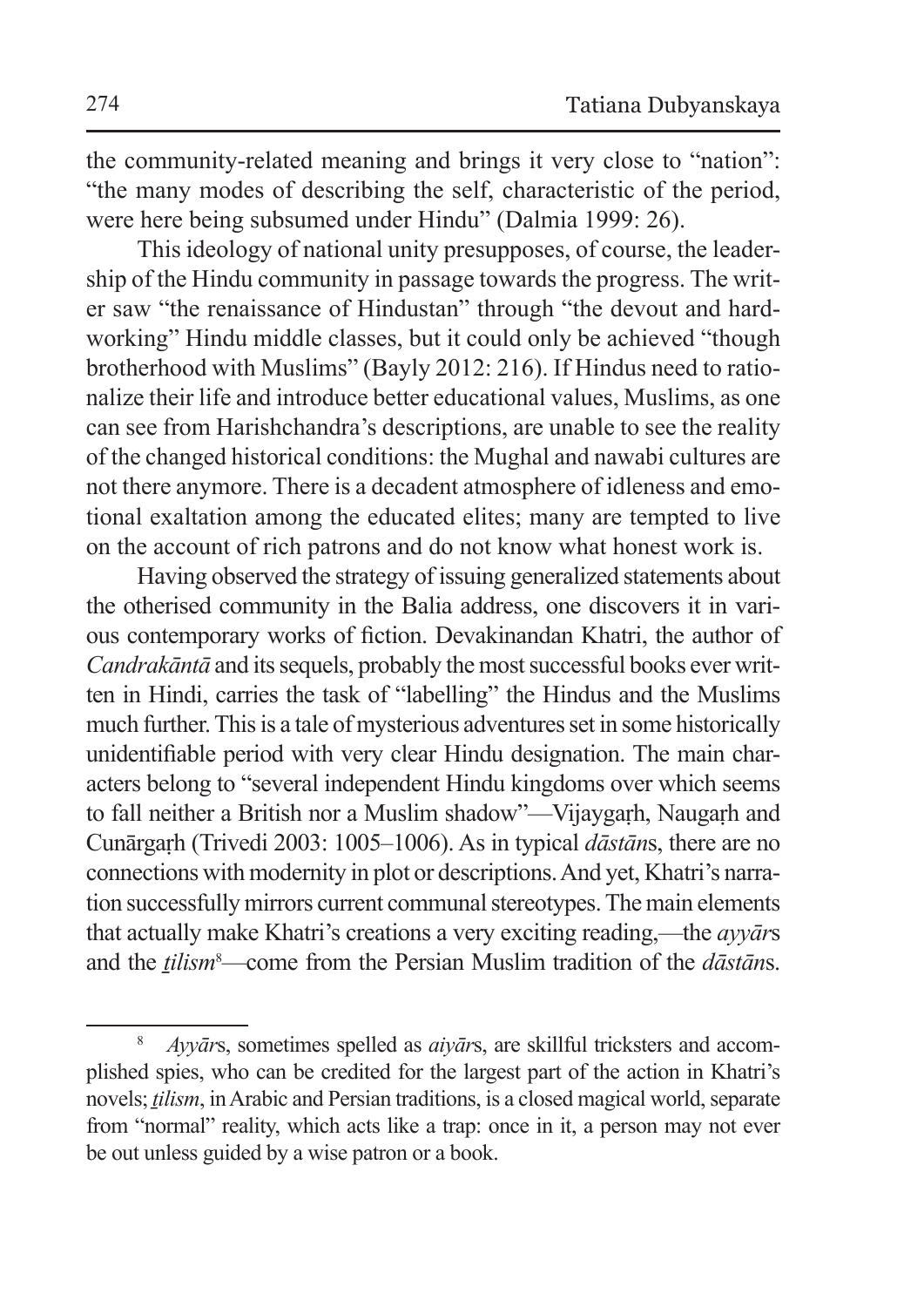It became very popular in India in the Middle Ages; then, by the end of the  $19<sup>th</sup>$  century, some of the most acclaimed compilations were effectively transferred from the oral form into the written text and published in Urdu and Hindi.<sup>9</sup> Many agree on the fact that Khatri actually created a modern Hindi/Hindu alternative for the *dāstān*s in a much more compact and modernized form <sup>10</sup>

Even in this fairy-tale-like Hindu universe revolving around the charming princess Chandrakanta, one still comes across a few minor Muslim characters. There are two *ayyār*s, positioned in the "camp" of the first antagonist in the novel, young Krur Singh: Ahmad Khan and Nazim Ali. Although these two are, indeed, the enemies of the main party, they are often shown as skillful, but rather unsuccessful tricksters with unstable minds; their cowardice, greed and stupidity generate many comic situations—this novel would have certainly lost a lot of its charm, had not these hapless *ayyār*s been a part of many adventures. The really dangerous side of their personality emerges from their communal ambitions: the reason these two want to help Chief minister's son Krur Singh in his plot to kill the present raja and marry Chandrakanta is that he promises them to become a pro-Muslim ruler after the usurpation of the throne (Khatrī 1993: 12). There are two more *ayyār*s in the novel, who are introduced a little later: Zalim Khan and Afat Khan are portrayed as ruthless rogues without any scope for redemption or improvement.11 Noticeably, all of the Muslim *ayyārs*, unlike most Hindu antagonists, get killed by the end of the story.

<sup>9</sup> For more details about the publication-history of longest recorded *dāstān* (46 volumes)—*Dāstān-e Amīr Ḥamzah*—see Pritchett 1991: 21–23.

<sup>&</sup>lt;sup>10</sup> On Khatri's literary achievements, see this fascinating research by Francesca Orsini (Orsini 2009: 198–225), especially pp. 204–223, on Indianization and modernization; see, also: Yādav 1986: 7–9.

<sup>&</sup>lt;sup>11</sup> Here I quote Arthur Dudney's article on the novel: "Zālim means" 'oppressor' and Āfat means 'disaster'… Zālim Khān and Āfat Khān have pretensions to being *aiyār*s but [senior *aiyār*] Tej Singh tells Zālim that 'Your father [and] grandfather may have been *aiyārs* but you are all crooks and dacoits'"(Dudney 2007: 16).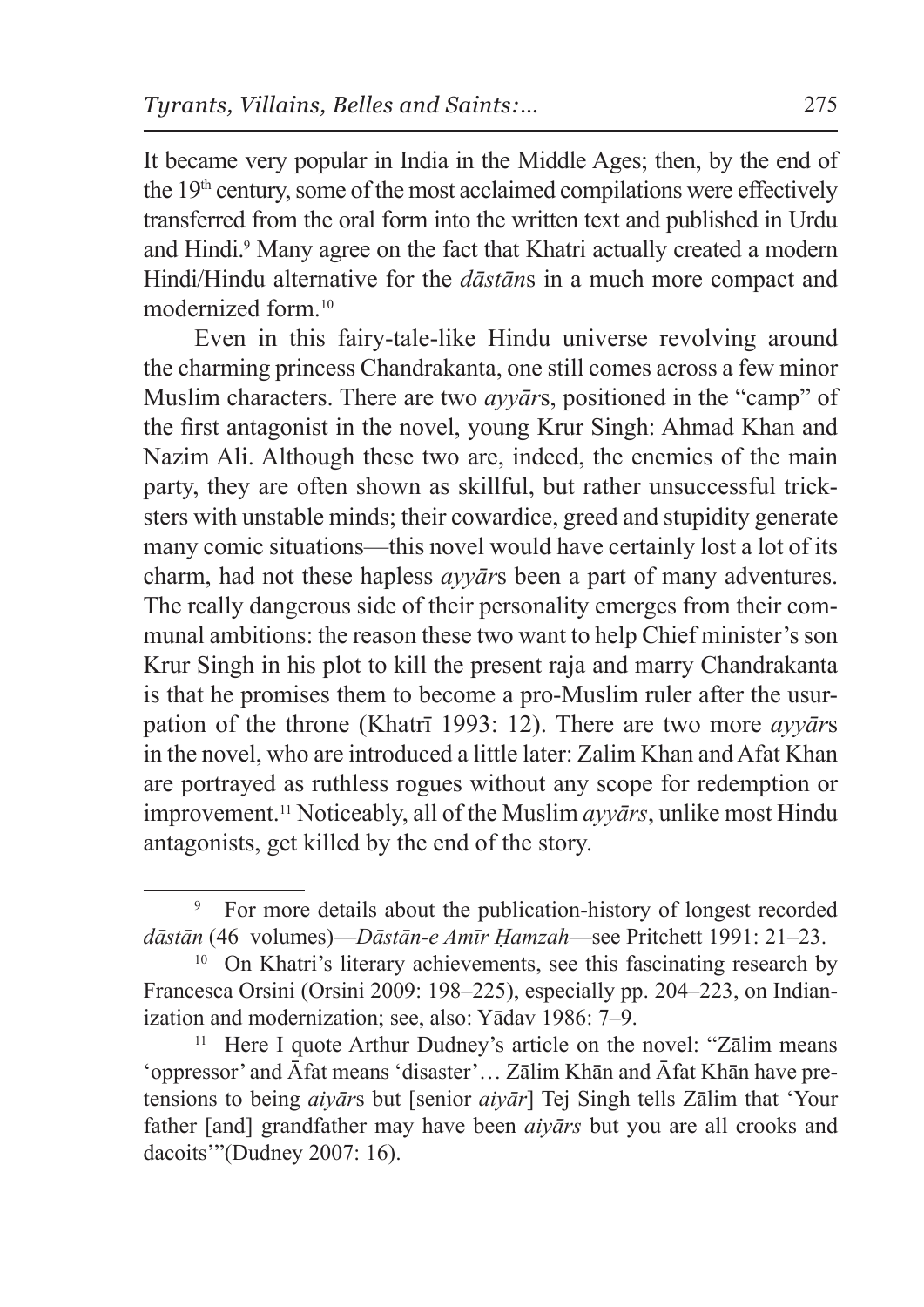And, finally, one finds enough indications which make us realize that the world of *Candrakāntā* is, actually, inhabited quite a lot by Muslims: there are no detailed descriptions but we do notice unnamed town dwellers or soldiers, who are discussed *en masse*. The general feeling about them is that one can never fully trust their loyalty to the Hindu rulers: hence, Virendra Singh, the main protagonist, fears that these people are "the weak point" in his army (Khatrī: 36).

To sum it up, the community in general is depicted by Khatri with suspicion, but the real enemies of the Hindus are only a few active Muslims —militants and villains. The author's attitude may be an embarrassing phenomenon to deal with for modern Western scholars: his position is called "Islamophobic", he is seen as the creator of "anti-Muslim rhetoric" (Dudney 2007: 17–18). But, in fact, Khatri's ideas might not look too extravagant in the context of his epoch if one interpreted them as not simply an old-fashioned technique of marking the characters with a stamp of bad qualities and appointing them enemies, but, rather, as an entirely speculative plan to retrospectively purify the "ancient" universe of the Hindus by placing evil outside of it. It is another question that all fantasies about the past have a good potential to mold the present and can suggest the normative ways of behavior to many.

In this way, the past, be it entirely fictional or historically traceable, seems a suitable temporality for the search for an ideal Hindu community: the reasons of historical misfortunes appear clearer from a distance, modern tensions, once projected to the past, are more easily soothed. History, according to Sudipta Kaviraj, "gave an explanation of the experience, of subjection, and, also, a rational ground for hope" (Kaviraj 1995: 109).

At this juncture, let us proceed further and see how Kishorilal Gosvami, in many of whose novels an anti-Muslim and anti-British position is articulated very clearly, managed to bring variety into his portraits of various Muslim character types. As mentioned above, Gosvami was a prolific Hindi novelist, one of the first to address Indian history in fiction. He has novels dedicated to  $13<sup>th</sup>$  century India's political history (*Sultānā Raziyā Begam*, *Mallikādevī*), the history of Bengal during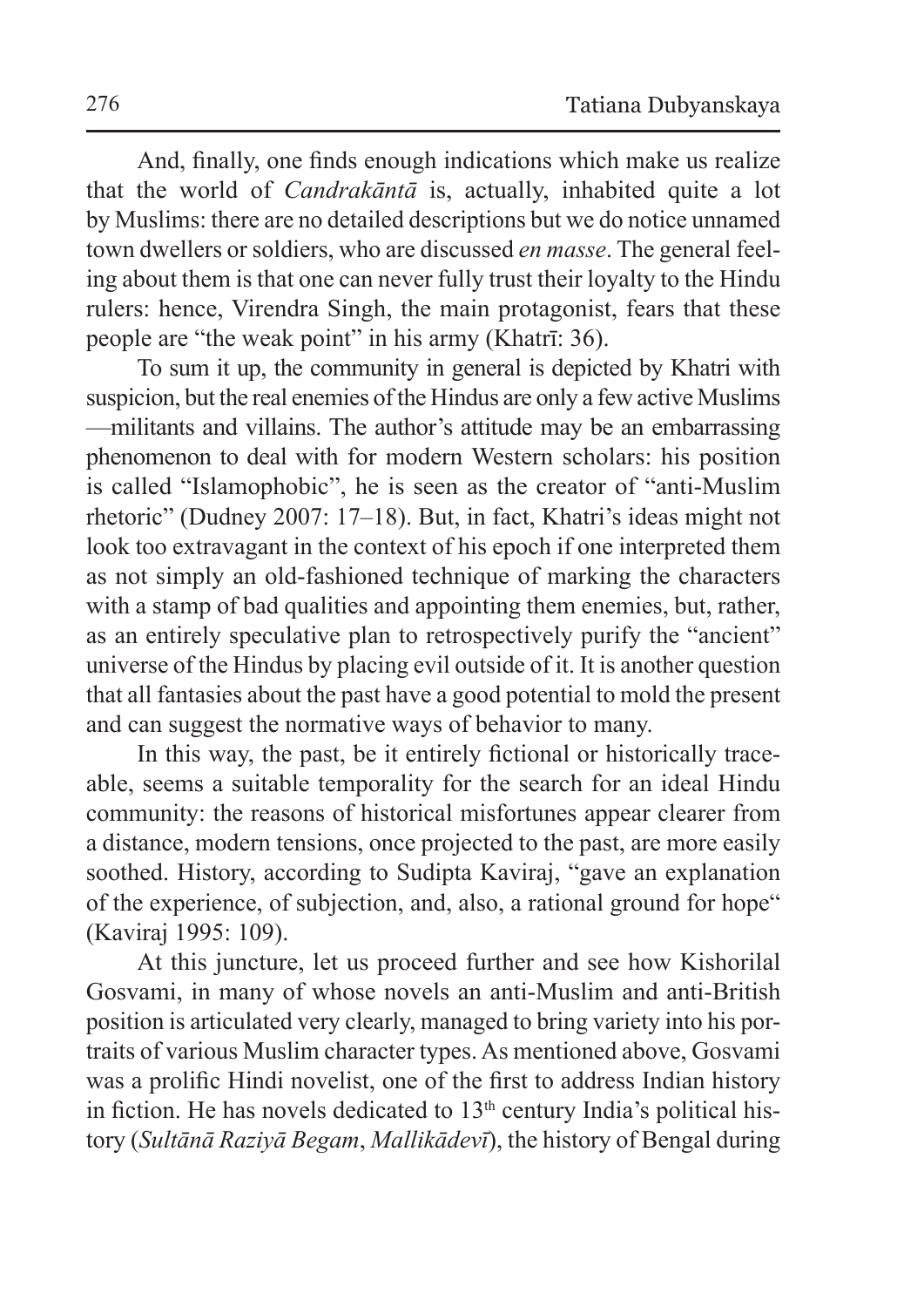and after the rule of nawab Siraj ud-Daulah (*Lavaṅglatā*, *Hṛdayhāriṇī, Gul-Bahār*), the Rajputs during the Delhi Sultanate and the Great Mughals (*Indumatī*, *Tārā vā kṣatra-kul-kamalinī*), and the Marathas in the 18th century (*Kanan-kusum vā Mastānī*). Each of the texts describes dramatic episodes from the Indian past, which inevitably include political or military clashes between Hindu and Muslim leaders, and, in some cases, the intervention of a third power (the Mughals or the British). At this juncture, one may argue that it is not so much due to the taste and awareness of the author that these significant events were used by him as a background: he was following the choice already made by the emerging educated class, who characterized Gosvami's readership. The heroic stunts of the Marathas and the Rajputs, the grandeur, cruelty and lustfulness of the Mughals, the crucial power shifts in 18th century Bengal,—these historical topics were truly *en vogue* in journalism, history writing, and, of course, fiction all over India. War and love in the relationship of Hindu kingdoms and the Mughals, as well as the individual romantic images of the Rajput men and women were, of course, extraordinarily advertised by Colonel James Tod, and, later in the 19<sup>th</sup> century, popularized even more by Bankimchandra in his *Rājsingha* (1882). The beginning of the  $20<sup>th</sup>$  century was marked by the ascendance of Marathi history writing—M. G. Ranade's *The Rise of the Maratha Power* and the "'Shivaji'-novels" of Harinarayan Apte gained instantaneous success everywhere. However, when we think about the most obvious artistic inspirations for Gosvami's historical novels, many of which, undoubtedly, originate from Bengali and Marathi literature, there is an important factor to consider.

The majority of historical texts written by Bankimchandra rely on big and small events from Bengal's past (with *Rājsingha* as a spectacular exception); Rakhaldas Bandhyopadhyay, too, reportedly based his novels "on the hazily glorious period in Bengali history"; it was only R.C. Dutt who wrote "two celebrated historical novels somewhat in the Bankim mold", which, yet, bore no connection with his native land (namely *Rājput Jīvan Saṅkhyā* and *Mahārāṣṭra Jīvan Prabhāt*; Kaviraj 1995: 186). Gosvami, therefore, was not writing history from his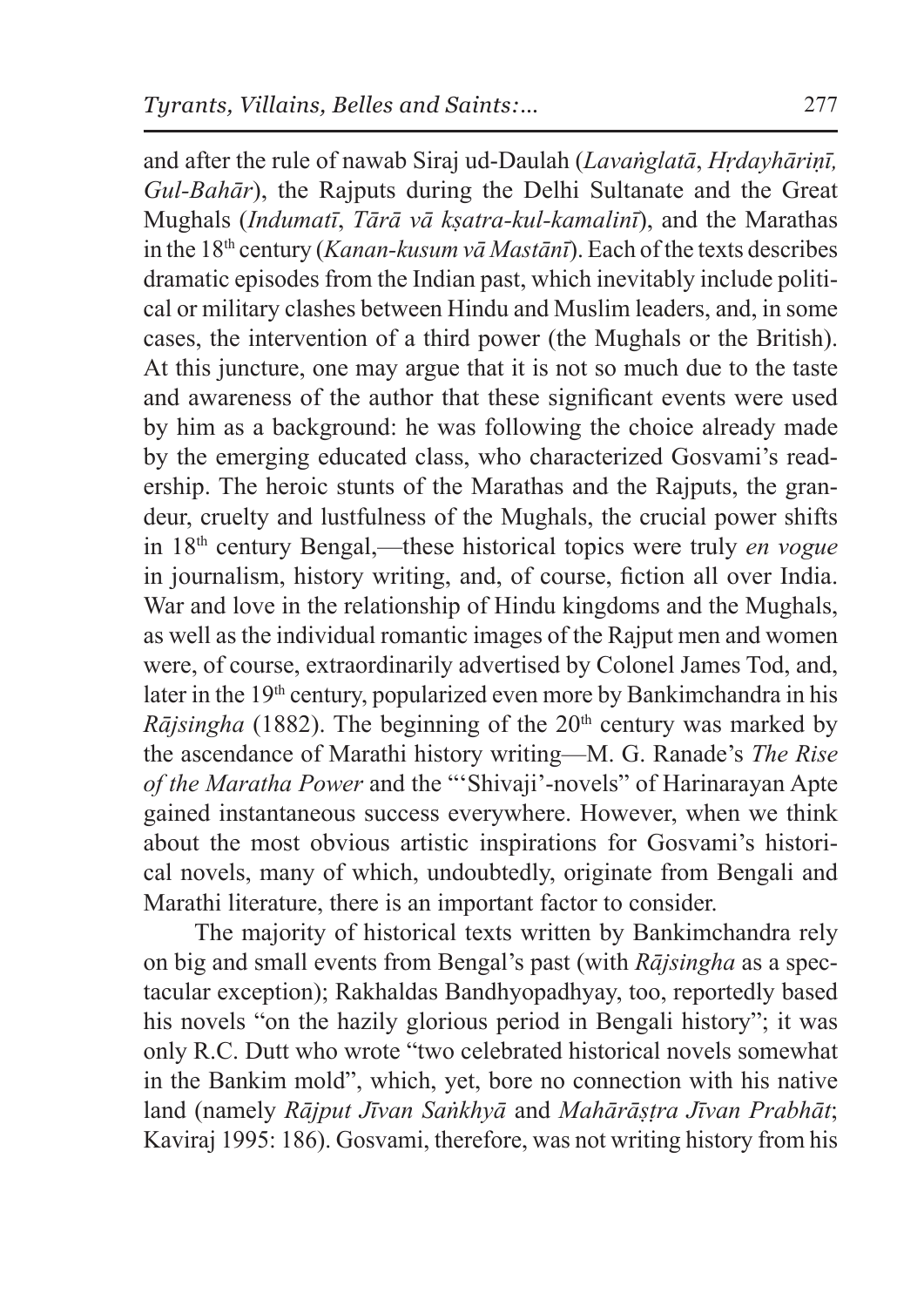"local" perspective (his personal connections were in Bihar, Benares and Vrindavan) but was following already existing examples, where places such as Murshidabad, Delhi and Maharashtra represented the idea of India's great past.

The novels in focus here depict two periods in the history of Bengal: the plot of *Mallikādevī vā Baṅgsarojinī* (*Mallikadevi, the Lotus of Bengal*, 1905) develops in the late  $13<sup>th</sup>$  century, when the province was ruled by a self-appointed Turkish Sultan Tugral Khan. Earlier it was under the rule of the powerful Sultan Balban of Delhi, but Tugral Khan declared his independence. The main protagonists of the story are, of course, Hindus: the raja of Bhagalpur Mahendra Singh, his son Narendra, chief councilor Yagunath Singh, his daughter Malati, and Mallika, the Minister's daughter. All of them, in different ways, take part in a plot against villainous Tugral Khan. There is also a person called Raghunath Singh, the raja's brother; he wants power and makes efforts to bond with the Sultan. One part of his dishonest plans involves women: charming Malati and Mallika (both of them love Narendra Singh) are captured and sent to the Sultan's palace to join his harem. They manage to outsmart Tugral Khan and escape but their role is not over. Malati turns herself into a spy inside the Sultan's camp, pretending to be a young Turkish officer, Farhad. Her masquerade is so successful that the Sultan trusts Farhad-Malati and offers the young man his only daughter, amazingly beautiful and soft-hearted Shirin, in marriage. After a number of intrigues and clever political and military operations, Tugral Khan is defeated and killed; Malati, for her exceptional courage, receives the title "The Lotus of Bengal"; she and her friend Mallika both become prince Narendra's wives. As for Shirin, her wonderful qualities are rewarded, too: she becomes the wife of Burgha Khan, the son of Balban and the new, fair ruler of Lakhnavati (Gosvami 1917).

*Hṛdayhāriṇī vā ādarśramaṇī* (*Hridayharini, an Ideal Dame*), together with *Lavaṅglatā vā ādarśbālā* (*Lavanglata, an Ideal Maiden*) are two of the earliest works of Gosvami, both published in the *Hindustān* magazine in 1890. The central historically verifiable figure in both texts is nawab Siraj ud-Daulah, who is portrayed as a real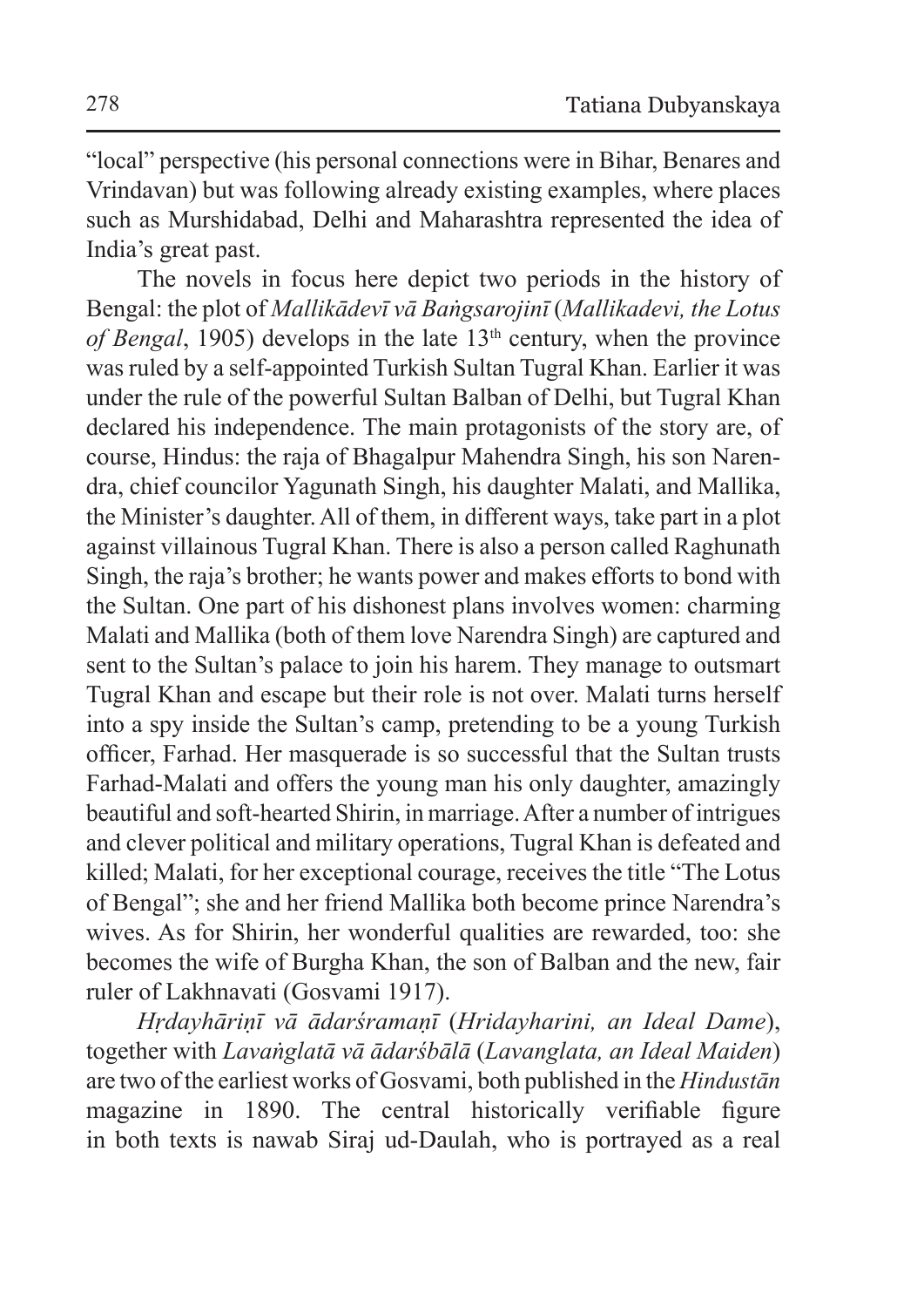arch-villain: characterless and corrupt, he was, nevertheless, instrumental in converting his subjects to Islam. Incensed by his atrocities, a group of responsible and noble citizens, including rajas of Krishnanagar and Rangpur and a courtier Mir Jafar, seek military support from the East India Company. But, before any help comes, Siraj ud-Daulah starts a campaign against the small rebellious states. Prince of Rangpur, Narendra Singh, leaves his palace along with other family members: saving his life, he flees to Murshidabad in disguise on a mission to gather information on political affairs from the most trusted circle of the nawab. His diplomatic efforts help to discredit Siraj ud-Daulah and some of his influential family members in the eyes of the citizens and the British; several trusted courtiers together with the French allies betray him, which results in the nawab's army being defeated in the battle of Plassey.

In the first of these novels, the story revolves around Narendra Singh himself and a destitute (but noble) girl Kusum, whom he meets in Murshidabad. Their relationship is brutally interrupted by nawab's brother-in-law, a young libertine Sayyid Ahmad, who captures the girl and tries to win her heart. While virtuous Kusum, or Hridayharini (as she is the one who literally "steals (people's) hearts"), is doing her best to keep her suitor away, Narendra pursues his plan to get inside the nawabi palace and save his beloved. At the same time he becomes successful in his political games: we learn that it was no one else but prince Narendra whose strong actions helped the British to dislodge Siraj ud-Daulah. The rulers of Rangpur and Krishnanagar are restored in their states; finally, it is time for Narendra and Kusum to get married.

The second novel involves the same historical figures but describes the circumstances of 1757, before and after the Battle of Plassey, with more details (multiple political agreements, betrayals and, finally, the last days of Siraj ud-Daulah). Too often, though, the style of Gosvami's narration reminds one of a history textbook, as he simply gives accounts of events; at the same time his personal attitude is always incorporated in the text—we read about "naive" but "greedy" Amir Chand (Omichund), one of the trustees of the "English deal-makers", who "played their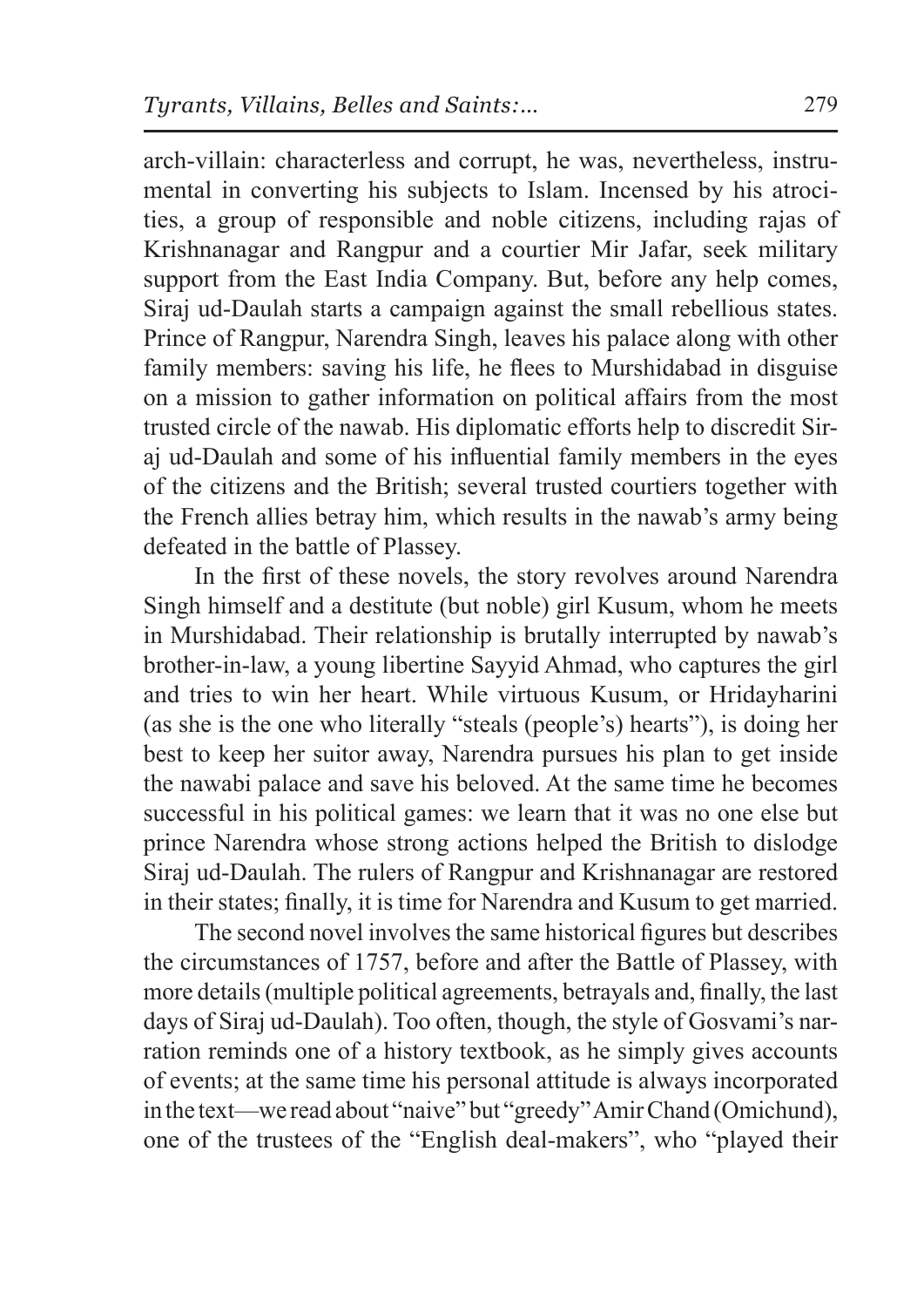devilish games" with him and betrayed him (Gosvāmī 1915b: 2–3, 27), "treacherous and hungry for power" Mir Jafar (Gosvāmī 1915b: 97) or "greedy" Robert Clive (Gosvāmī 1915b: 2). But this historical paraphernalia is a background for another romance: this time Siraj ud-Daulah himself (after having, at the age of 22, married "hundreds of wives"), falls in love with Narendra's sister. The story repeats itself: the young maiden is abducted, locked in a luxurious palace named "The Diamond Lake", later on to be saved by her fiancée Madanmohan, who sneaked into the palace disguised as a woman.

As is typical for Gosvami, the central antagonist in many of his novels is a Muslim ruler or a representative of power—a prince, a nawab, a military chieftain or a courtier, such as Tugral Khan in *Baṅgsarojinī*; the princes Salavat and Dara Shukoh in *Tārā*, nawab Siraj ud-Daulah and his son-in-law Sayyid Ahmed in *Hṛdayhāriṇī, Lavaṅglatā*, etc. They are typically portrayed as clever but evil people; they love comfort, food and wine but also may behave bravely in battles. Their soft spot is their consuming lust for women: they lose their head once they come across a young beauty, in person or in a picture, and immediately try to get her into their harem, using the services of spies and dacoits. Needless to say that many of their victims are daughters of Hindu nobles.

In this way, when Tugral Khan gets several new young ladies in his harem, he shows exaggeratedly licentious behavior:

Tugral: Praise the God! Praise the God! You are an amazing beauty, girl, and have a very agreeable character! I am so very pleased with you. Soon the day will come when you will be famous as Moti Begam. You will have the highest status among my wives!

Sarla (burning with rage inside): This will be very kind of you.

Tugral: What is this? Why have your friends turned their faces away from me? Mighty God! What incomparable beauty and charm! (He moves towards the girls). Oh, you are Mallika and you are Sushila! By God's grace, one should inspect this angle, too!

The villain wanted to come closer but Sarlā stood up between him and the other girls… (Gosvāmī 1917, 2: 12).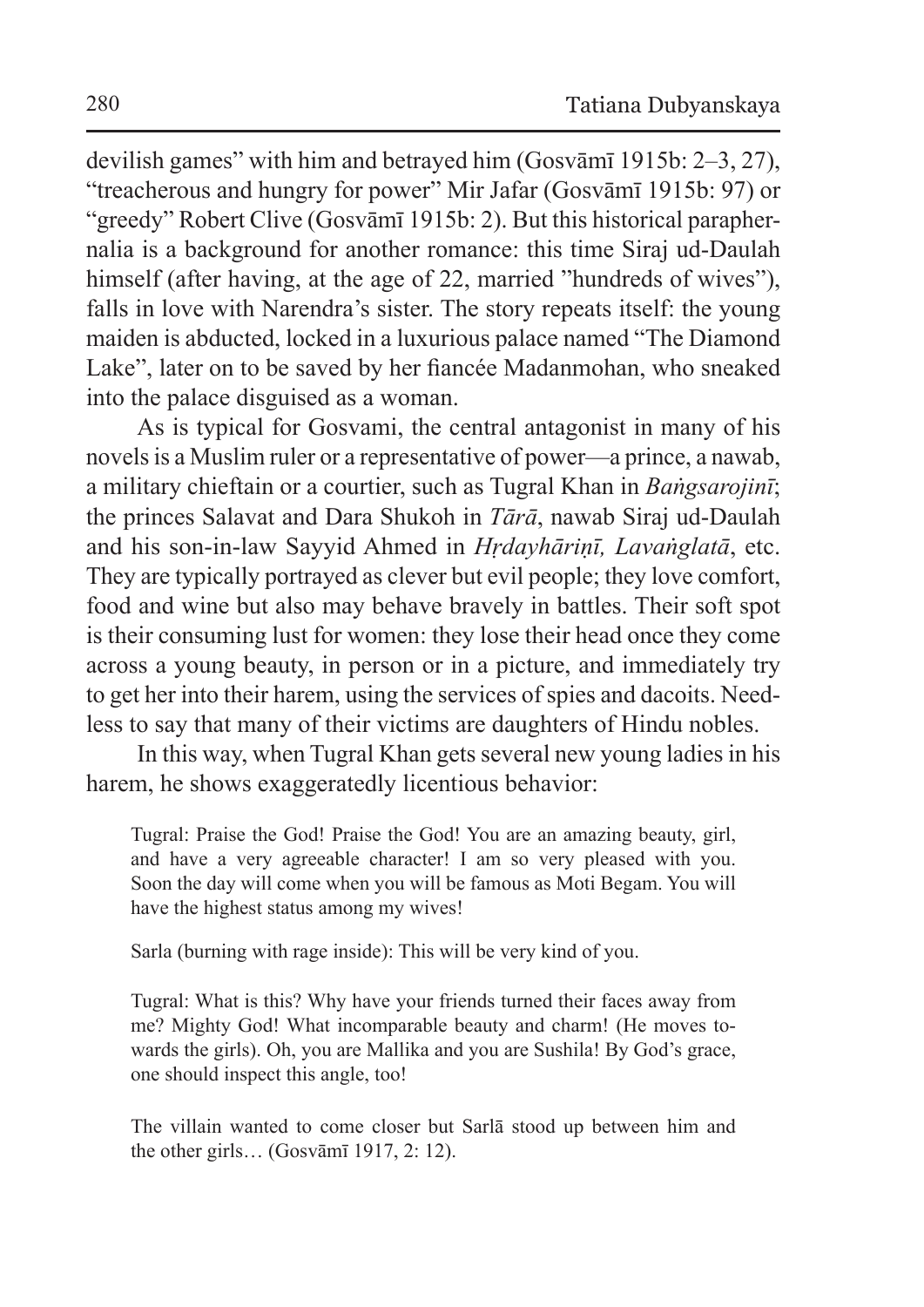Apart from general historical facts, taken most probably from English books on Indian history (Gosvami always mentions unreliability of the Mughal and other Muslim-oriented chronicles), there are no details in Gosvami's narrations which could be interpreted as historically correct or anyhow connected with the described period. His characters differ in their personal qualities, but not so much in looks or clothes. Perhaps, speech is the only striking feature which is introduced to add to the portrait of a Muslim character. Gosvami takes a lot of pains to make Tugral Khan (who was a Turkish-origin officer), Siraj ud-Daula, Sayyid Ahmad and others sound different from the *śuddh*-*hindī* speakers: creating their speech, he generously uses Arabic and Persian exclamations (*Balhamdalillāh*, *Afsos, sad afsos!* etc.) and a lot of "foreign" words. Tugral's manner of expression does resemble Urdu but seems rather artificial. In order to make Malati sound convincing in her role of Farhad, Gosvami demonstrates rather Persianised Urdu, again and again strengthening the connection between the ornate style of speech and the Muslim community (*Peśtar huzūr ke us maśvire mẽ śarīk hoū̃… bād mẽ śāhzādī śirīn kī khidmat mẽ hāzir hoū̃ gā!* / *Let me first take part in the consultation with you, Master… after which I will present myself to the service of princess Śirīn* – Gosvāmī 1917: 2, 22).

Gosvami's writing reveals that for him all the Muslims characters who have political power are generally enemies (with some exceptions, though). Hence, when Mallika appears in front of Sultan, disguised as Farhad, the readers know nothing about the character's real identity and loyalty. This unnamed noble courtier was already shown before, when he helped the prince and assisted the ladies in their escape from the harem. At this point the reader is supposed to be rather confused, and the author knows the reason for it:

What is happening? Is this Farhad really a Muslim (*yavan*)? Then, if he is a Muslim, this means he has betrayed his master Tugral and helped Narendra Singh, who is a Hindu!!! No need to hurry, Readers! Keep on watching and see what happens at the end! (Gosvāmī 1915b: 18).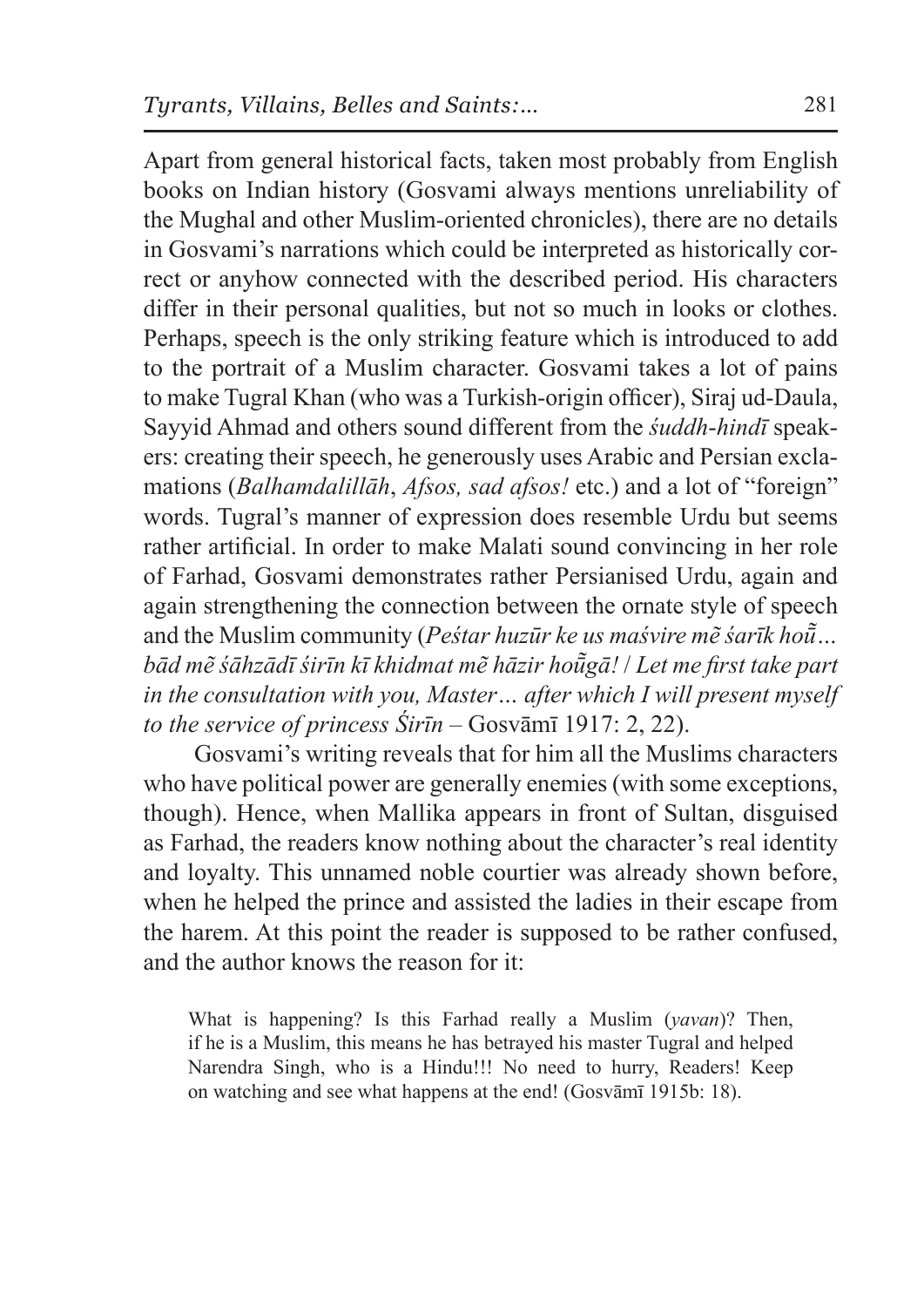Apparently, the idea of a genuine Muslim helping a Hindu out of his goodwill seems unbelievable.

However, there are always Muslim characters in Gosvami's texts who are portrayed with a lot of compassion and kindness, if not with admiration. There is a certain pattern behind such characters, too: they would typically be deprived of any power, by birth or by circumstances,—a fair-hearted ruler, orphaned children, abused wives or wronged concubines. Thus, in *Mallikādevī*, a different Muslim is represented by Shirin, Tugral's daughter. It is exactly because of her that the Sultan's own personality is not totally irredeemable: while seeing her or thinking of her, he for a while becomes a different, soft and caring man. Shirin is everything an ideal noble girl could be, she could have even been born a Hindu princess—it is not in vain that she and Malati (as Farhad) develop true friendship. To give Shirin a "realistic" touch, so that she fits the pattern of a typical high-class Muslim girl, the author highlights some extra fragility and paleness in her and makes her a rare connoisseur of Persian language and poetry.

Remarkable examples of such types one finds in Gosvami's *Gul-Bahār*, a novel which, again, is based on the history of Bengal during the advance of the British (after the Battle of Plassey), but exploits it from a rather different perspective. This time the protagonist—a kind familyoriented nawab, Mir Qasim—is facing the ruthlessness of the East India Company's army, led by the cunning Robert Clive. All the thoughts of Mir Qasim revolve around one problem: "How to free Bengal from the *firangi*s*?*" (Gosvāmī 1916: 7). He builds his own army in Munger, but, because of the betrayal of his courtiers, there is no chance he could withstand the siege of Clive's army. Mir Qasim's beloved wife died 14 years before, and now his children, 16-year-old twins Gul and Bahar, are the only family to care for. But in attempts to secretly escape from Munger, the siblings and their father get separated from each other; by the end of the novel, all of them fall victims to this war. Gosvami leads the story to an unpredictably mystical finale: the pure-hearted, radiantly beautiful, spiritually-gifted boy and girl create a rare miracle after their death. At night, disturbed citizens see streams of light coming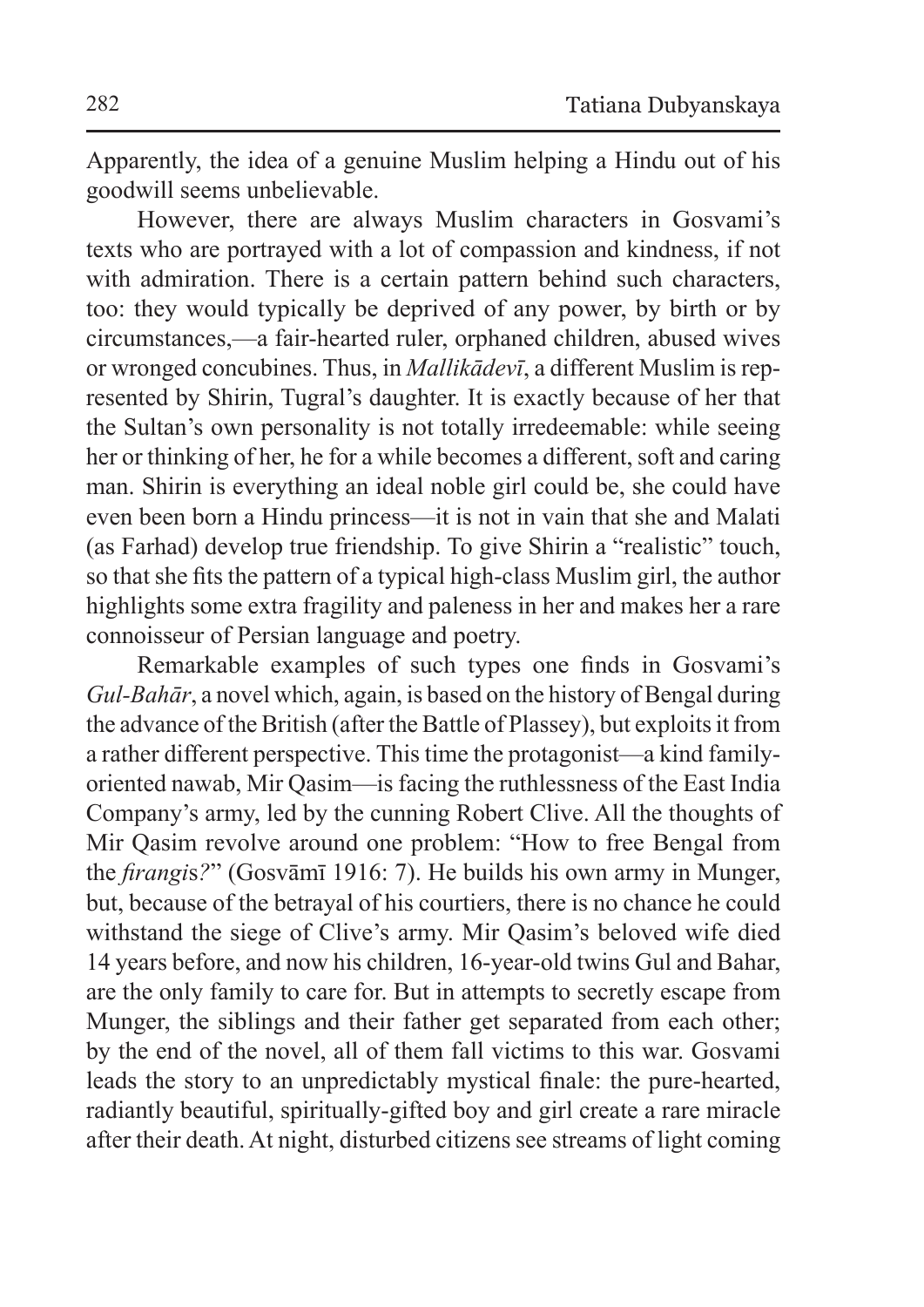from their tomb, a sweet song and sounds of veena, Gul's favorite instrument, reach the walls of the fallen Munger. Clive himself is unable to sleep and goes to the cemetery to find out what makes the Hindus and Muslims in his army so restless. There, illusory images of Gul and Bahar in paradise are revealed to him: he sees them in glory, adorned with flower garlands, and *pari*s serve them food and refreshments (Gosvāmī 1915b: 40). On the next day Clive receives a letter from which he learns that his own son and daughter are dead.

Although only selected Hindi sources from between 1860 and 1910 have been reviewed here, the examples from them suggest that the authors based their judgments on public stereotypes rather than on immediate observations of life. On the whole, they created a rather unflattering general image of the Muslim community, but it should not be mistaken for a realistic portrait, as even individual representations of this image lack details and consistency. The religious identity was presented as a combination of a few characteristics (name, style of speech, few highly generalized traits of character and lifestyle choices), most of which are actually not connected with beliefs or religious practices. Symptomatically, strictly religious sides of life (beliefs, rituals, places of worship and so on) are hardly mentioned in any of the discussed texts, suggesting that the division between Hindus and Muslims was, at this stage, seen as a social problem: the antagonism of religious dogmas and major lifestyle differences, as well as many important common identities, which undoubtedly existed, were not yet included in the literary discourse. It took many more decades before the Hindu-Muslim relationship could be represented in literature in a much more realistic way.

One notices certain patterns behind the fictional descriptions of the Muslim characters: the negative features of the Muslims in the novels of Khatri and Gosvami are constructed around the idea of aggressiveness and power. An exemplary fictional villain or tyrant seems to be capable of three types of aggressive behavior: military (war-like activities), religious (violent spread of Islam), and sexual (he is not simply lustful but active in his pursue of sexual objects). The idea of expansion of power through control over the politics and conversion was developed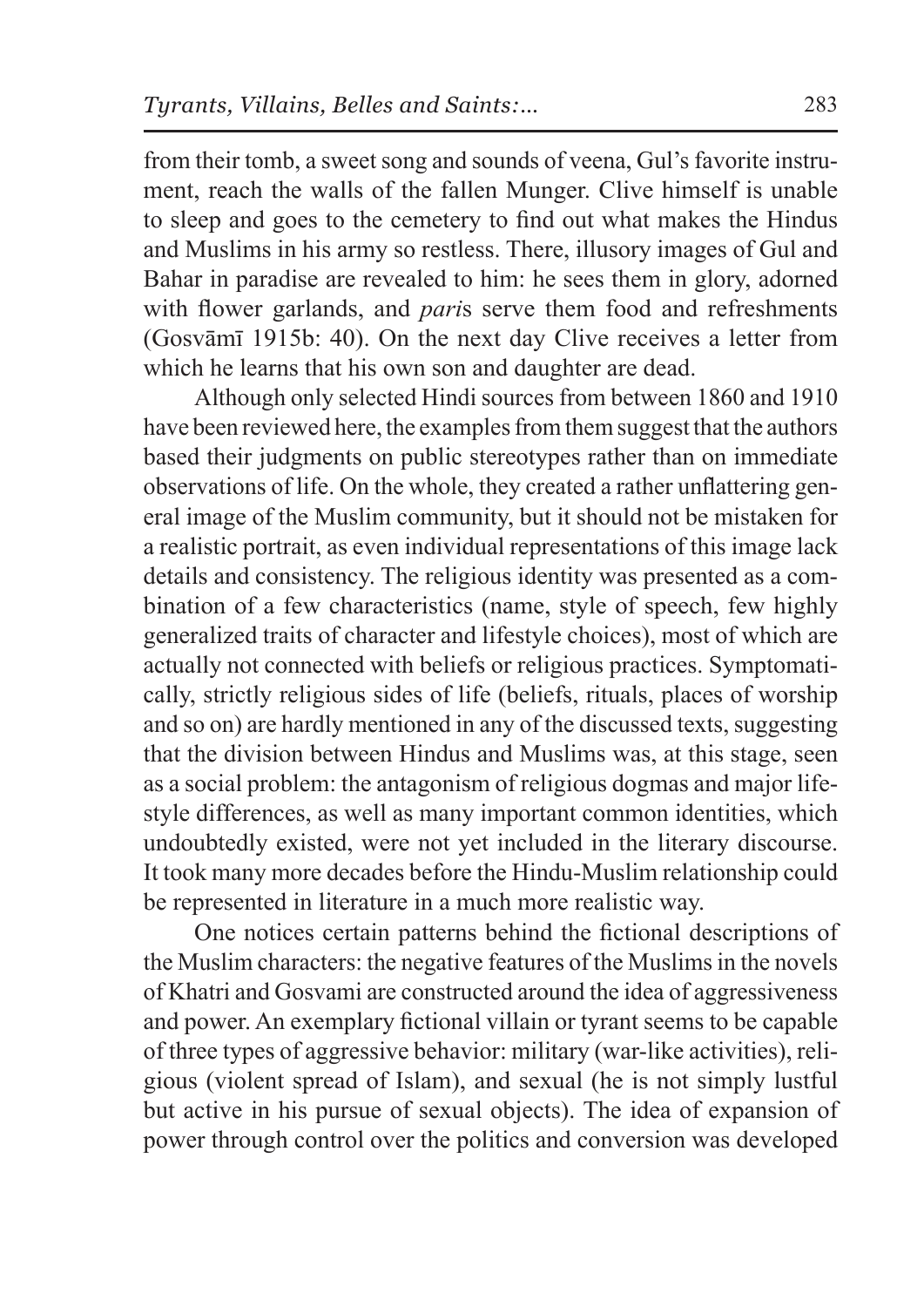by both Khatri and Gosvami. The latter also added this rather spectacular sexual angle to his portrayals, which made the images perhaps more repulsive, but also, in some ways, captivating. Even Harishchandra's remarks imply that there was a strong conviction among general public that the Muslim elites have the benefit of idle life and are emotionally spoiled by the cult of love poetry and music—the factors that distract this community from positively contributing to society.

Likewise, the images of the Muslim characters who are "allowed" in society, which is being constructed in these novels (truly, "a creation of dreams"—Kaviraj 1995: 114), are totally harmless—these are spiritual people, who themselves often become the victims of someone's crimes.

In all the cases analyzed above, the collective Muslim portrait is juxtaposed with a counter-portrait of the Hindus, often painted with exaggeratedly radiant colors, equally unrealistic (although, it is obvious that there are villains among the Hindus and "saints" among the Muslims, too; exactly as in the early novels of Bankimchandra, one sees "an almost mechanical symmetry of virtues and vices of both sides"— Sarkar 1996: 187). The ultimate function of this technique was, possibly, to facilitate communal binding, find more reasons for national pride, see hope for the future, rather than to humiliate the neighboring community or seek moral compensation for the reign over India in the past.

## **References:**

Bayly, C. A. 1985. The Pre-History of 'Communalism'? Religious Conflict in India. 1700–1860. In: *Modern Asian Studies* 19, 2: 177–203.

—. 2012. *Recovering Liberties: Indian Thought in the Age of Liberalism and Empire*. Cambridge: Cambridge University Press.

Bhāratendu, H. 1953. *Bhāratendu granthāvalī*. Bhāg 3. Vаrānasī: Nāgarī Pracāriṇī Sabhā.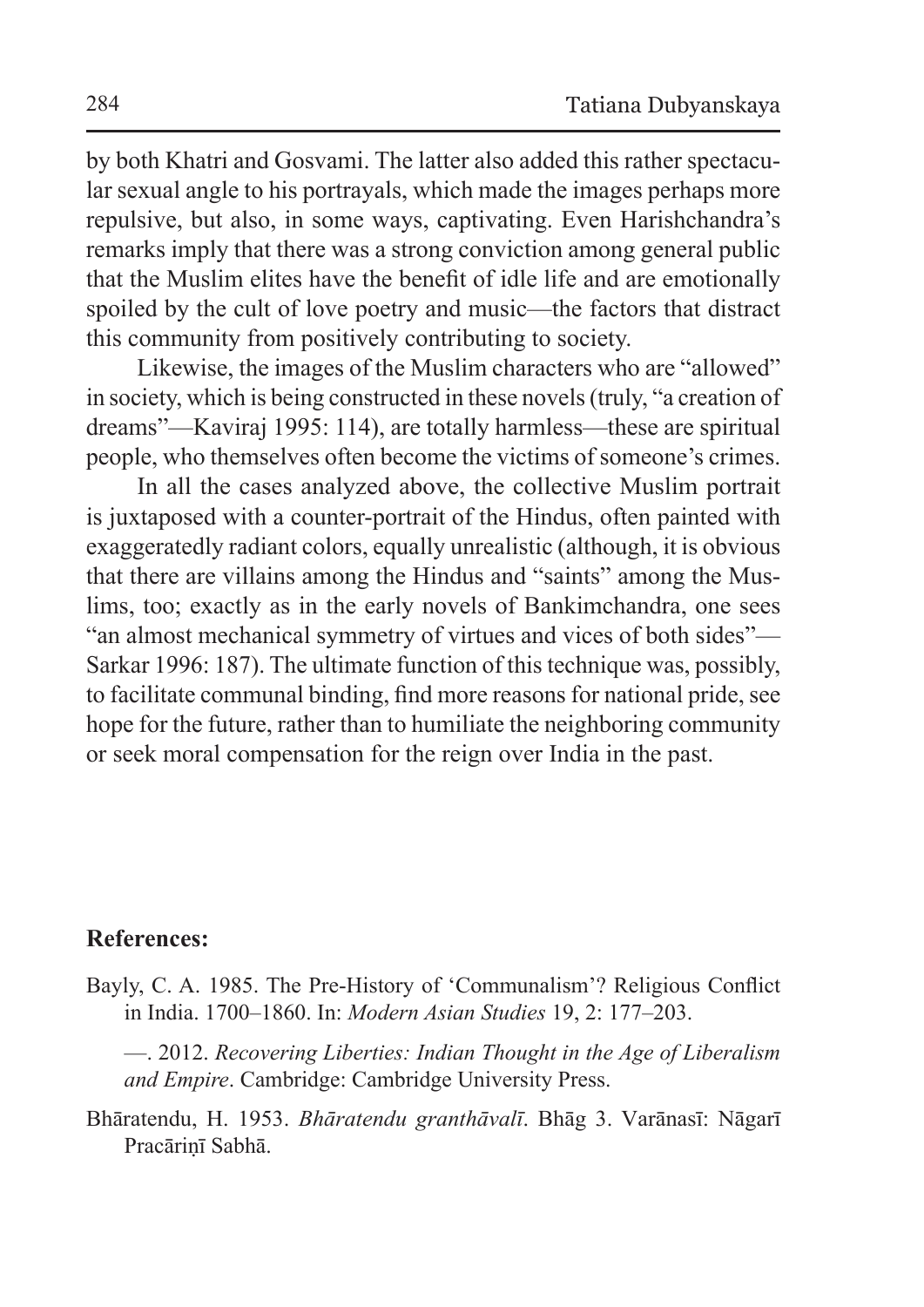- Blackburn, S. and V. Dalmia. 2004. Introduction. In: S. Blackburn and V. Dalmia (eds). *India's Literary History. Essays on the Nineteenth century*. New Delhi: Permanent Black.
- Brennan, T. 1990. The National Longing for Form. In: H. Bhabha (ed.). *Nation and Narration*. London: Routledge: 44–70.
- Chandra, S. 2010. *Translation and the Making of Colonial Indian Consciousness.*  In: N. Pozza and M. Burger. (eds). *India in Translation through Hindi Literature: a Plurality of Voices.* Bern: Peter Lang: 47–64.
- King*,* C. R. 1994. *One Language, Two Scripts: The Hindi Movement in Nineteenth Century North India*. New Delhi: Oxford University Press.
- Dalmia, V. 1997. *The Nationalization of Hindu Traditions: Bharatendu Harishchandra and Nineteenth-Century Banaras*. New Delhi: Oxford University Press*.*
- Dudney, A. 2007. *Keeping the Magic Alive. How Devakīnandan Khatrī's Chandrakāntā, the First Hindi Best-seller, Navigates Western Modernity and the Fantastical*. http://www.columbia.edu/itc/mealac/pritchett /00urduhindilinks/txt\_dudney\_chandrakanta.pdf. (01.09.2012)

Gosvāmī, K. 1915a. *Hṛdayhāriṇī vā ādarśramaṇī*. Bṛndāban: Śrī Sudārśan Press.

- —. 1915b. *Lavaṅglatā vā ādarśbālā.* Bṛndāban: Śrī Sudārśan Press.
- —. 1916. *Gul-Bahār.* Bṛndāban: Śrī Sudārśan Press.
- —. 1917. *Mallikādevī vā Baṅgsarojinī. Bhāg 1, 2*. Bṛndāban:Śrī Sudārśan Press.
- Gottschalk, P. 2000. *Beyond Hindu and Muslim. Multiple Identity in Narratives from Village India*. New York: Oxford University Press.
- Kailāśprakāś, 1961. *Premcand-pūrv hindī upanyās.* Dillī–Patnā.
- Kaviraj, S. 1995. *Unhappy Consciousness. Bankimchandra Chattopadhyay and the Formation of Nationalist Discourse in India.* New Delhi: Oxford University Press*.*
- Khatrī*,* D. 1993. *Candrakāntā*. Dillī: Hindi Book Center.
- Orsini, F. 2002. *The Hindi Public Sphere. 1920–1940. Language and Literature in the Age of Nationalism.* New Delhi [u.a.]: Oxford University Press*.*